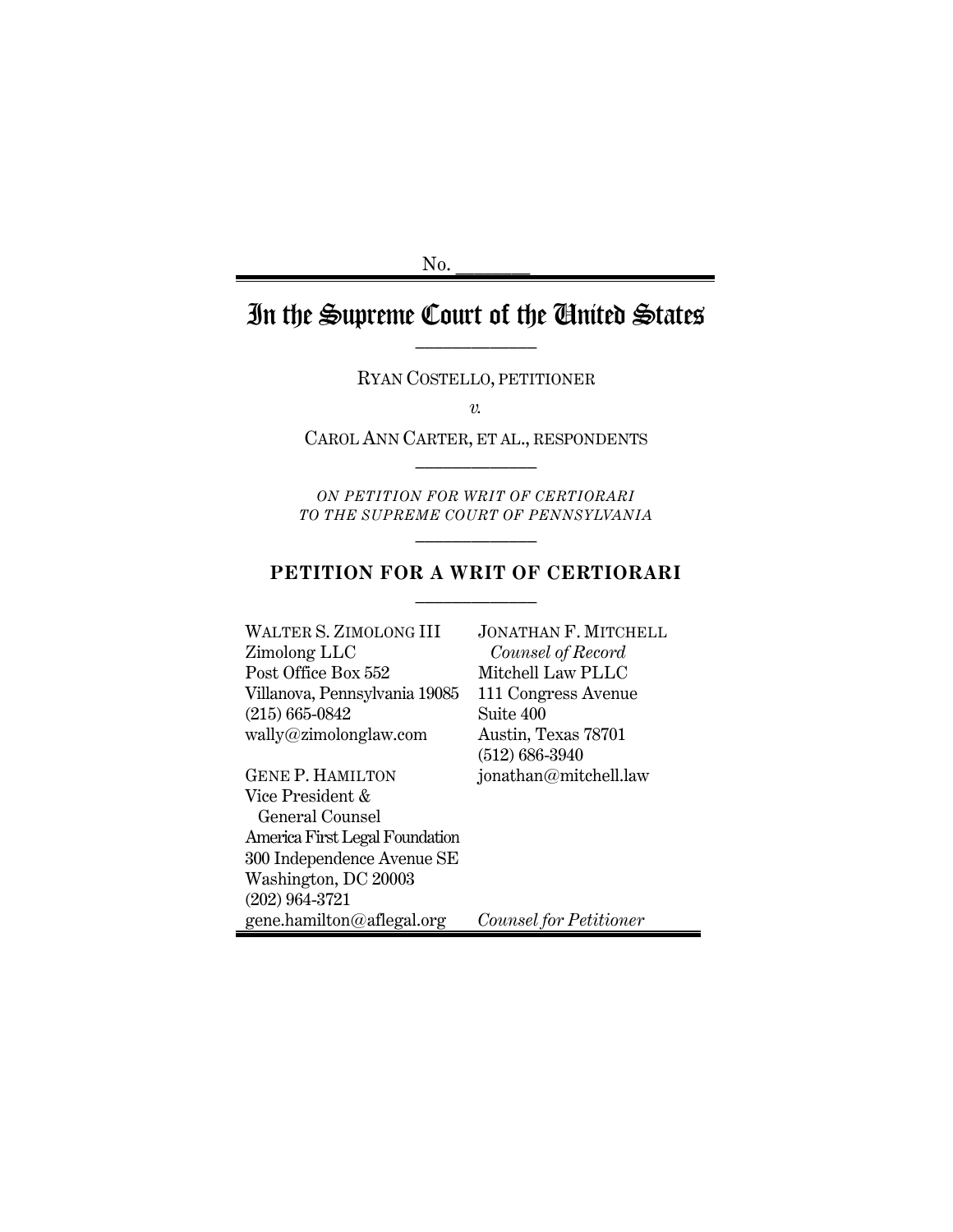#### **QUESTIONS PRESENTED**

The Elections Clause provides that "the Legislature" of each state must prescribe "the Times, Places and Manner of holding Elections for Senators and Representatives." U.S. Const. art. I, § 4, cl. 1. Yet sometimes the state judiciary must draw a congressional map in response to a constitutional violation or legislative impasse. When state courts impose a congressional map in these situations, they often act as though they enjoy the prerogative to impose a map of their choosing, unconstrained by the requirements of Elections Clause or 2 U.S.C. § 2a(c), a federal statute that establishes a default regime when the state legislature fails to enact a congressional map in response to the decennial census.

The state of Pennsylvania lost a congressional seat in the most recent census. Its Republican-controlled legislature passed a reasonable, non-gerrymandered map that would have created a 9-8 majority of Democraticleaning congressional districts. But Governor Wolf vetoed this 9-8 Democratic map, calling it "unfair" and insufficiently "bipartisan." In response to this impasse, the Supreme Court of Pennsylvania—which has a 5-2 Democratic majority—imposed a more partisan Democratic map backed by the Elias Law Group, overruling the recommendation of its special master that had urged the adoption of the legislature's plan.

The question presented is:

Do the Elections Clause and 2 U.S.C. § 2a(c) constrain the remedial discretion of courts when they impose congressional maps in response to a constitutional violation or an impasse in the state legislature?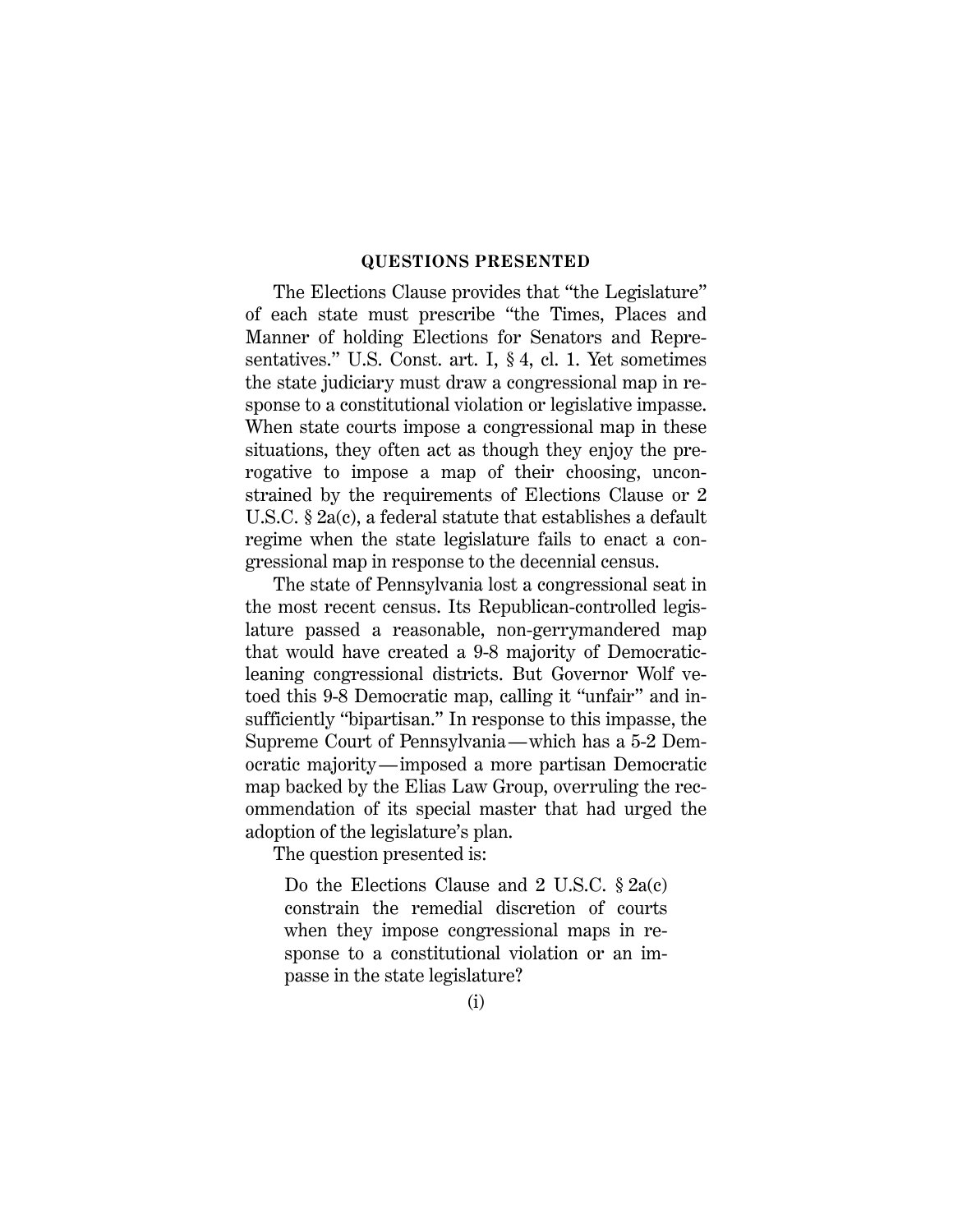#### **PARTIES TO THE PROCEEDING**

Petitioner Ryan Costello was an intervenor in the proceedings before the Supreme Court of Pennsylvania. App. 173a–175a.

Respondents Carol Ann Carter, Monica Parrilla, Rebecca Poyourow, William Tung, Roseanne Milazzo, Burt Siegel, Susan Cassanelli, Lee Cassanelli, Lynn Wachman, Michael Guttman, Maya Fonkeu, Brady Hill, Mary Ellen Balchunis, Tom Dewall, Stephanie McNulty, and Janet Temin were petitioners in the proceedings before the Supreme Court of Pennsylvania. App. 1a.

Respondents Philip T. Gressman, Ron Y. Donagi, Kristopher R. Tapp, Pamela Gorkin, David P. Marsh, James L. Rosenberger, Amy Myers, Eugene Boman, Gary Gordon, Liz McMahon, Timothy G. Feeman, and Garth Isaak were petitioners in the proceedings before the Supreme Court of Pennsylvania. App. 2a.

Respondents Leigh M. Chapman, in her official capacity as the Acting Secretary of the Commonwealth of Pennsylvania, and Jessica Mathis, in her official capacity as Director for the Pennsylvania Bureau of Election Services and Notaries, were respondents in the proceedings before the Supreme Court of Pennsylvania. App. 1a–3a.

The following respondents were intervenors in the proceedings before the Supreme Court of Pennsylvania: (i) Bryan Cutler, Speaker of the Pennsylvania House of Representatives, and Kerry Benninghoff, Majority Leader of the Pennsylvania House of Representatives (House Republican Intervenors) and Jake Corman, President Pro Tempore of the Pennsylvania Senate, and Kim Ward, Majority Leader of the Pennsylvania Senate (Senate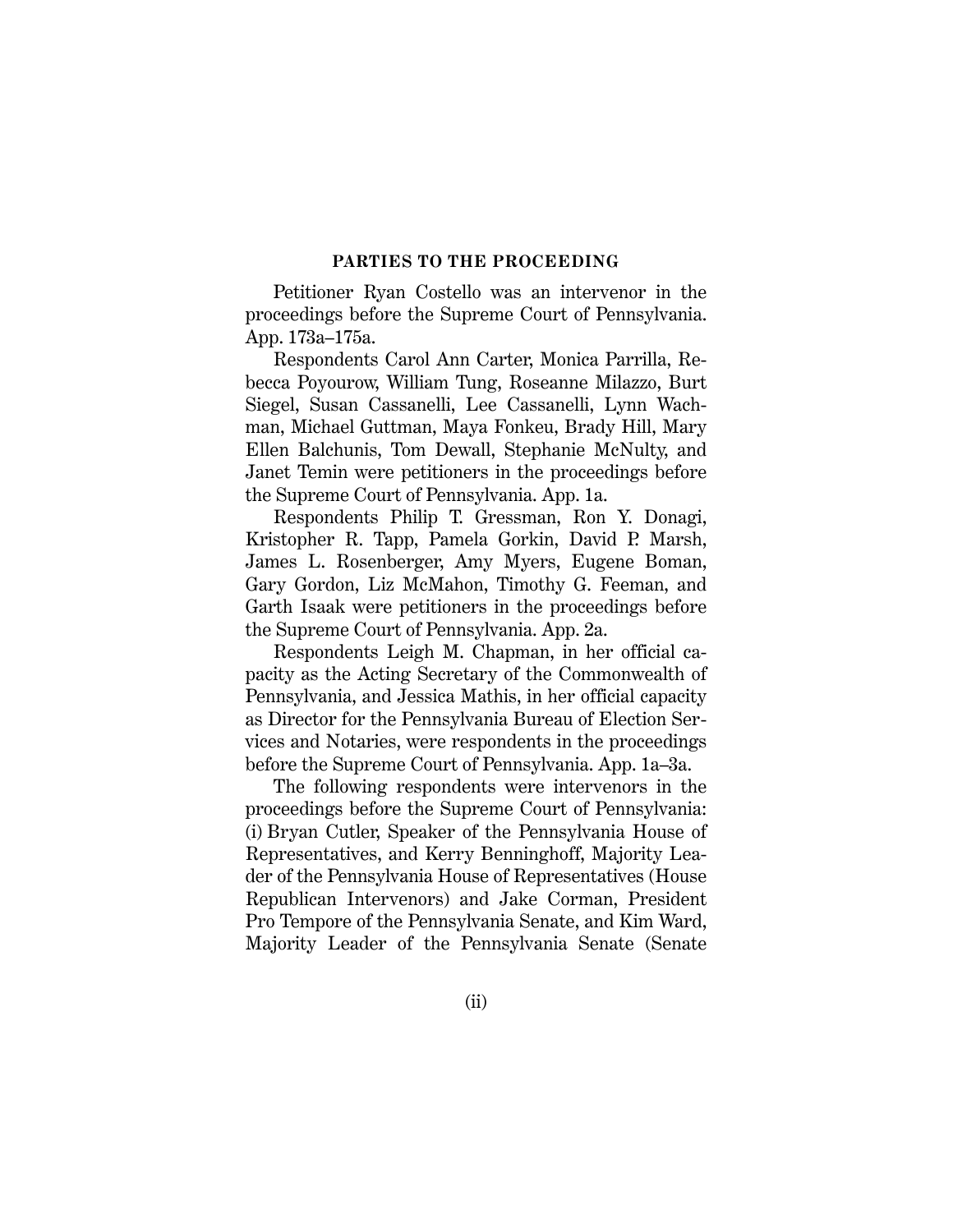Republican Intervenors) (collectively, Republican Legislative Intervenors); (ii) Pennsylvania State Senators Maria Collett, Katie J. Muth, Sharif Street, and Anthony H. Williams (Democratic Senator Intervenors); (iii) Tom Wolf, Governor of the Commonwealth of Pennsylvania (Governor Wolf); (iv) Senator Jay Costa, Senate Democratic Leader, and members of the Democratic Caucus of the Senate of Pennsylvania including Senator Vincent Hughes, Senator Wayne Fontana, Senator Judy Schwank, Senator Lisa Boscola, Senator James Brewster, Senator Amanda Cappelletti, Senator Carolyn Comitta, Senator Marty Flynn, Senator Art Haywood, Senator John Kane, Senator Tim Kearney, Senator Steve Santarsiero, Senator Nikil Saval, Senator Christine, Tartaglione, and Senator Lindsey Williams (Senate Democratic Caucus Intervenors); (v) Representative Joanna E. McClinton, Leader of the Democratic Caucus of the Pennsylvania House of Representatives (House Democratic Caucus Intervenors); and (vi) Congressman Guy Reschenthaler, Swatara Township Commissioner Jeffrey Varner, and former Congressmen Tom Marino and Bud Shuster (Congressional Intervenors). App. 173a–175a.

A corporate disclosure statement is not required because neither Mr. Costello nor Mr. Grove is a corporation. *See* Sup. Ct. R. 29.6.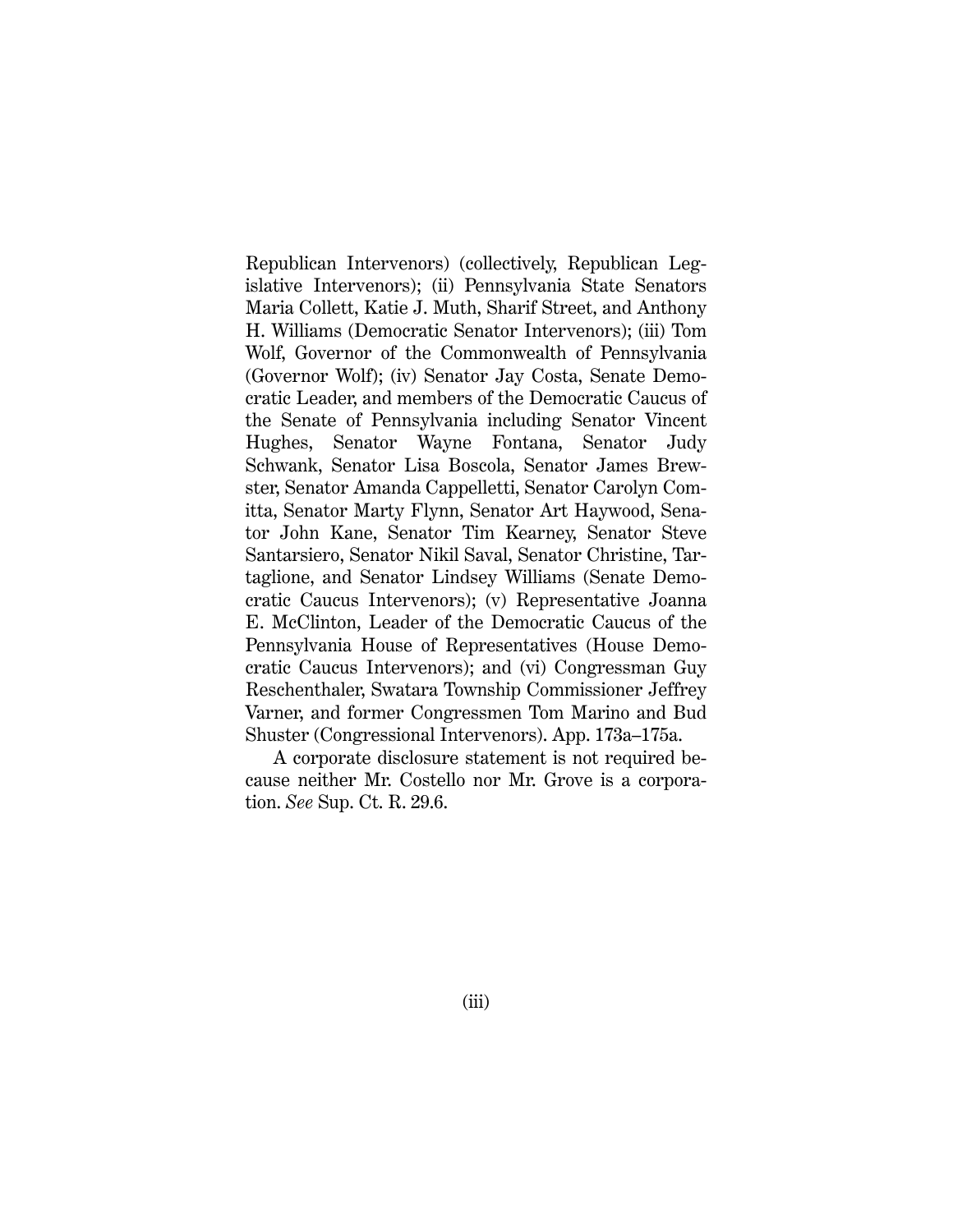### **STATEMENT OF RELATED CASES**

Counsel is aware of no directly related proceedings arising from the same trial-court case as this case other than those proceedings appealed here.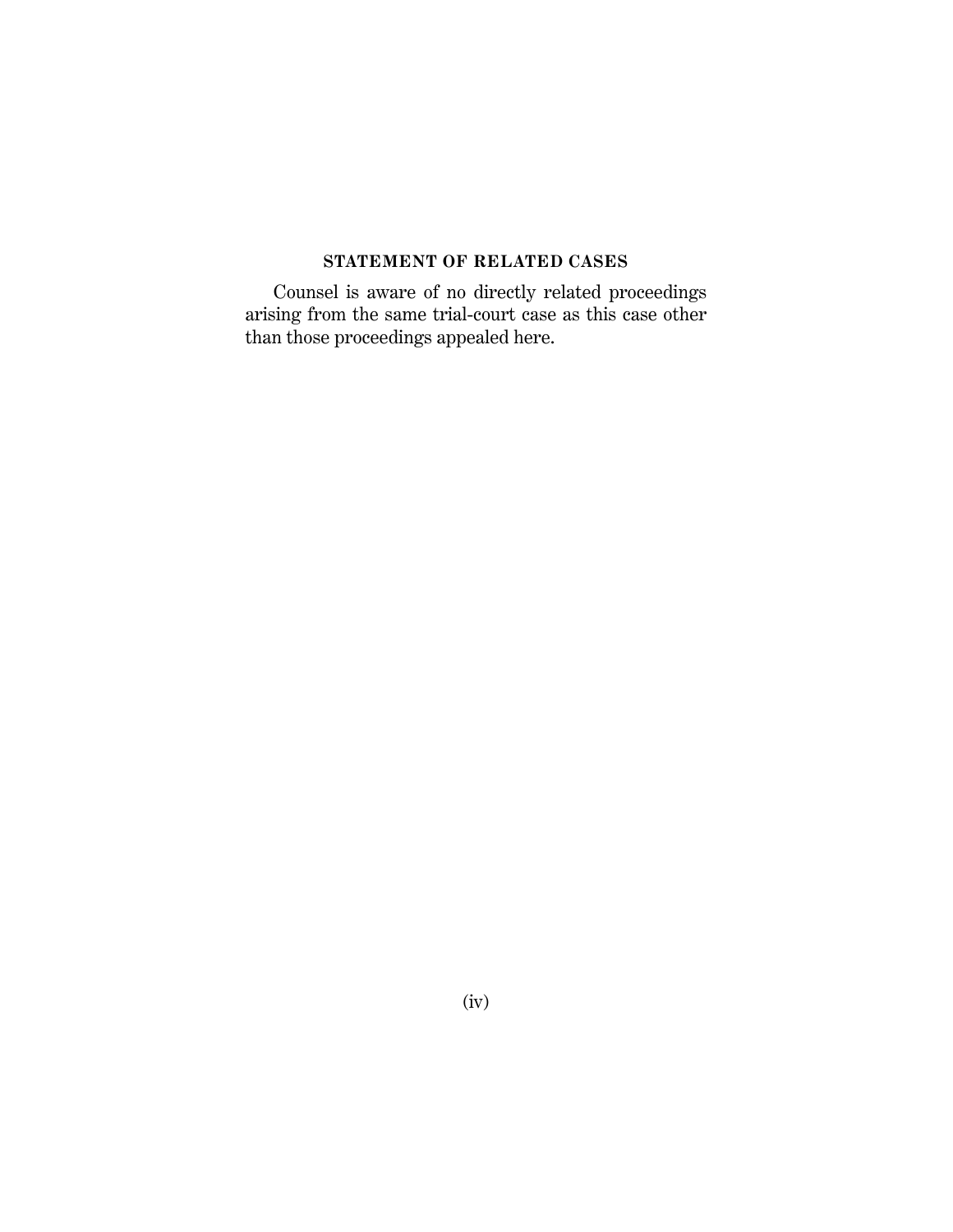### **TABLE OF CONTENTS**

| Constitutional and statutory provisions involved 8                                       |  |
|------------------------------------------------------------------------------------------|--|
|                                                                                          |  |
|                                                                                          |  |
|                                                                                          |  |
| special master's findings and<br>III.The                                                 |  |
|                                                                                          |  |
| IV. The Supreme Court of Pennsylvania                                                    |  |
| suspends the primary election calendar in                                                |  |
| violation of the Elections Clause16                                                      |  |
| V. Teddy Daniels moves to intervene in                                                   |  |
| response to the state supreme court's                                                    |  |
| unconstitutional order suspending the                                                    |  |
|                                                                                          |  |
| VI. The Supreme Court of Pennsylvania                                                    |  |
| overrules the special master and imposes                                                 |  |
|                                                                                          |  |
|                                                                                          |  |
| The Court should grant certiorari to review<br>Ι.                                        |  |
| the extent to which the Elections Clause and                                             |  |
| 2 U.S.C. $$2a(c)$ constrain the remedial                                                 |  |
| discretion of the state judiciary when it<br>imposes congressional maps in response to a |  |
| $\sim$ $\sim$ $\sim$                                                                     |  |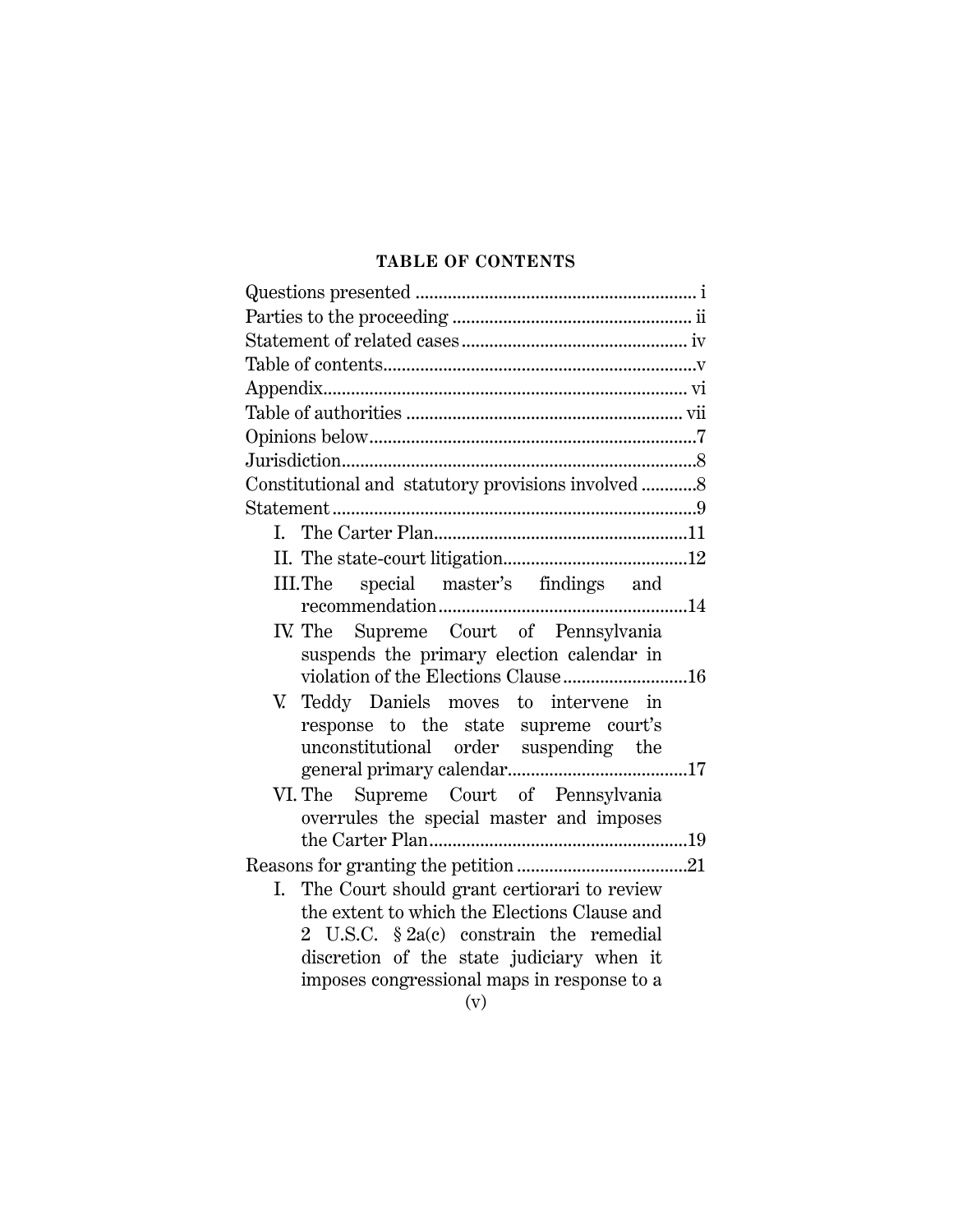|  | legislative impasse or constitutional                                                       |  |
|--|---------------------------------------------------------------------------------------------|--|
|  |                                                                                             |  |
|  | II. At the very least, the Court should hold this<br>petition for <i>Moore v. Harper</i> 34 |  |
|  |                                                                                             |  |

## **APPENDIX**

| Pennsylvania Supreme Court majority opinion1a   |  |
|-------------------------------------------------|--|
|                                                 |  |
|                                                 |  |
|                                                 |  |
|                                                 |  |
|                                                 |  |
|                                                 |  |
| Order of PA Supreme Court Adopting              |  |
|                                                 |  |
| Order of PA Supreme Court Suspending the        |  |
| General Primary Election Calendar 152a          |  |
| Special Master's Report and Recommendations155a |  |
| <b>Emergency Application for Intervention</b>   |  |
|                                                 |  |
|                                                 |  |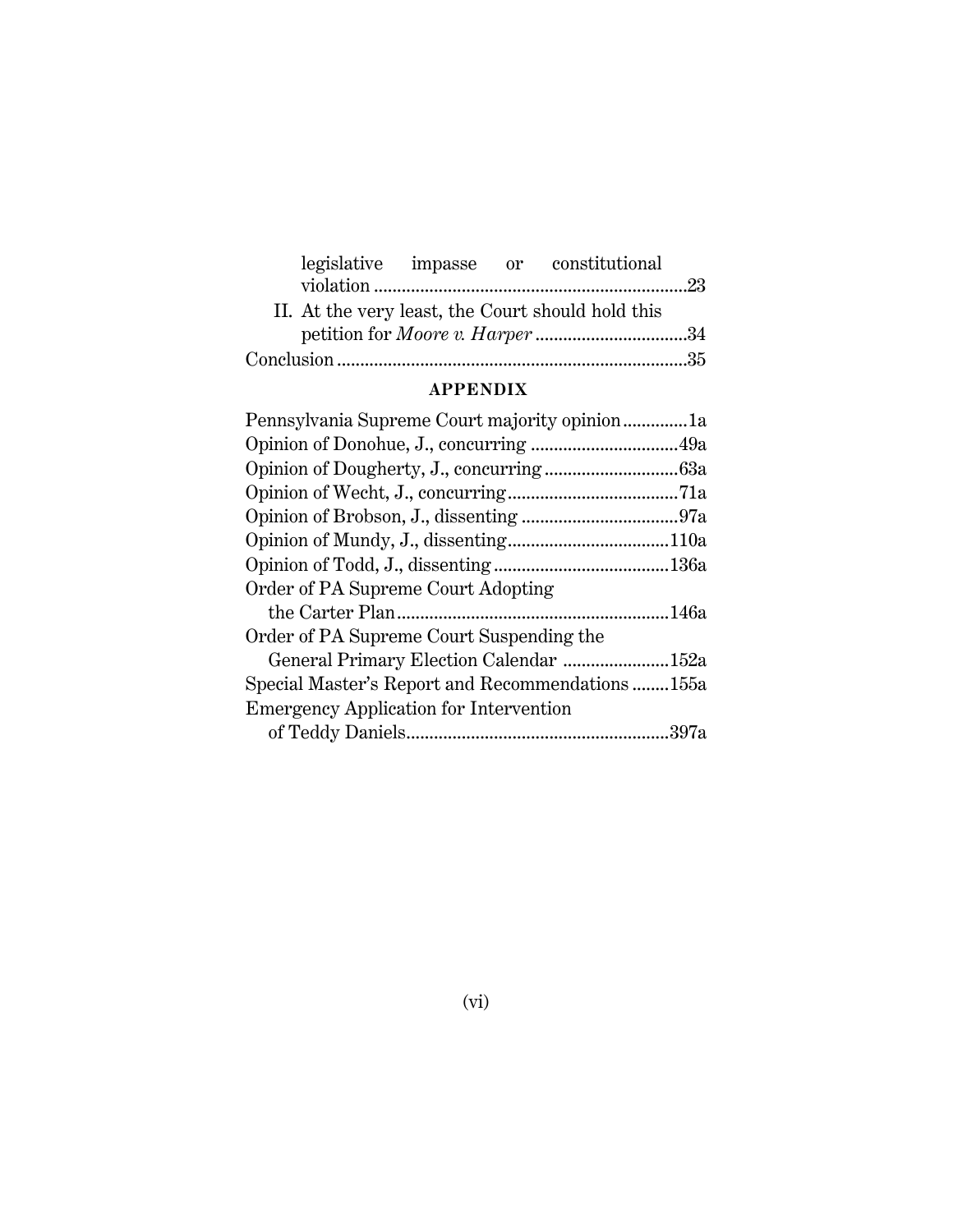## **TABLE OF AUTHORITIES**

## **Cases**

| Arizona State Legislature v. Arizona Independent            |
|-------------------------------------------------------------|
| Redistricting Commission, 576 U.S. 787 (2015)6, 33          |
| <i>Branch v. Smith</i> , 538 U.S. 254 (2003) 27, 29, 30, 31 |
|                                                             |
| Growe v. Emison, 507 U.S. 25 (1993)27, 28                   |
| Johnson v. Wisconsin Elections Comm'n,                      |
|                                                             |
|                                                             |
| League of Women Voters of Pennsylvania v.                   |
| Commonwealth, 178 A.3d 737 (Pa. 2018) 3                     |
| League of Women Voters of Pennsylvania v.                   |
| Commonwealth, 181 A.3d 1083, 1087 (Pa. 2018) 5              |
| Moore v. Harper, 142 S. Ct. 1089 (2022)4, 5, 6, 21          |
| People ex rel. Salazar v. Davidson,                         |
|                                                             |
| Republican National Committee v. Democratic                 |
| <i>National Committee, 140 S. Ct. 1205, 1207 (2020) 21</i>  |
|                                                             |
| Wesberry v. Sanders, 376 U.S. 1 (1964)11, 14, 25            |

## **Statutes**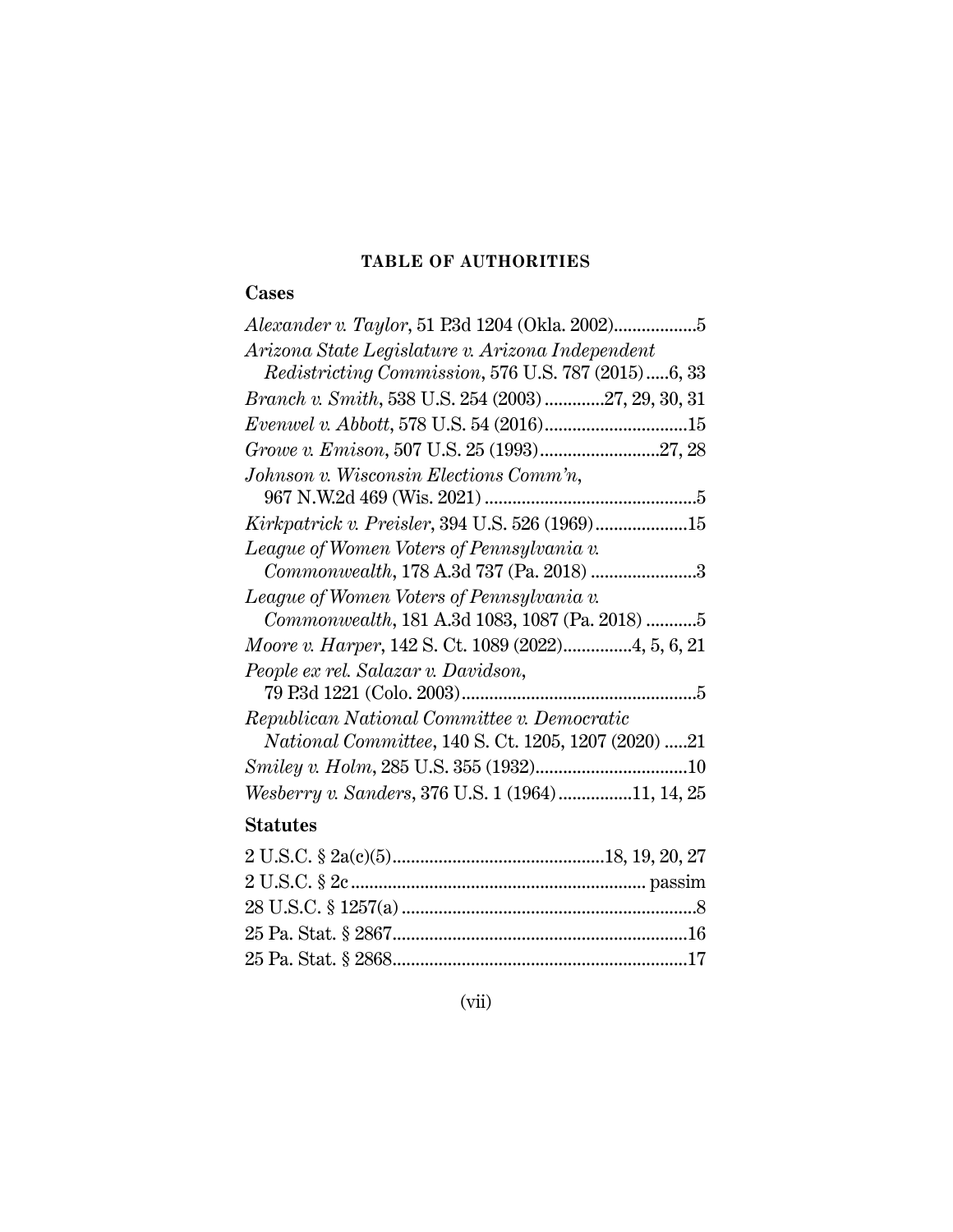| <b>Constitutional Provisions</b> |  |
|----------------------------------|--|
|                                  |  |
|                                  |  |

 $(viii)$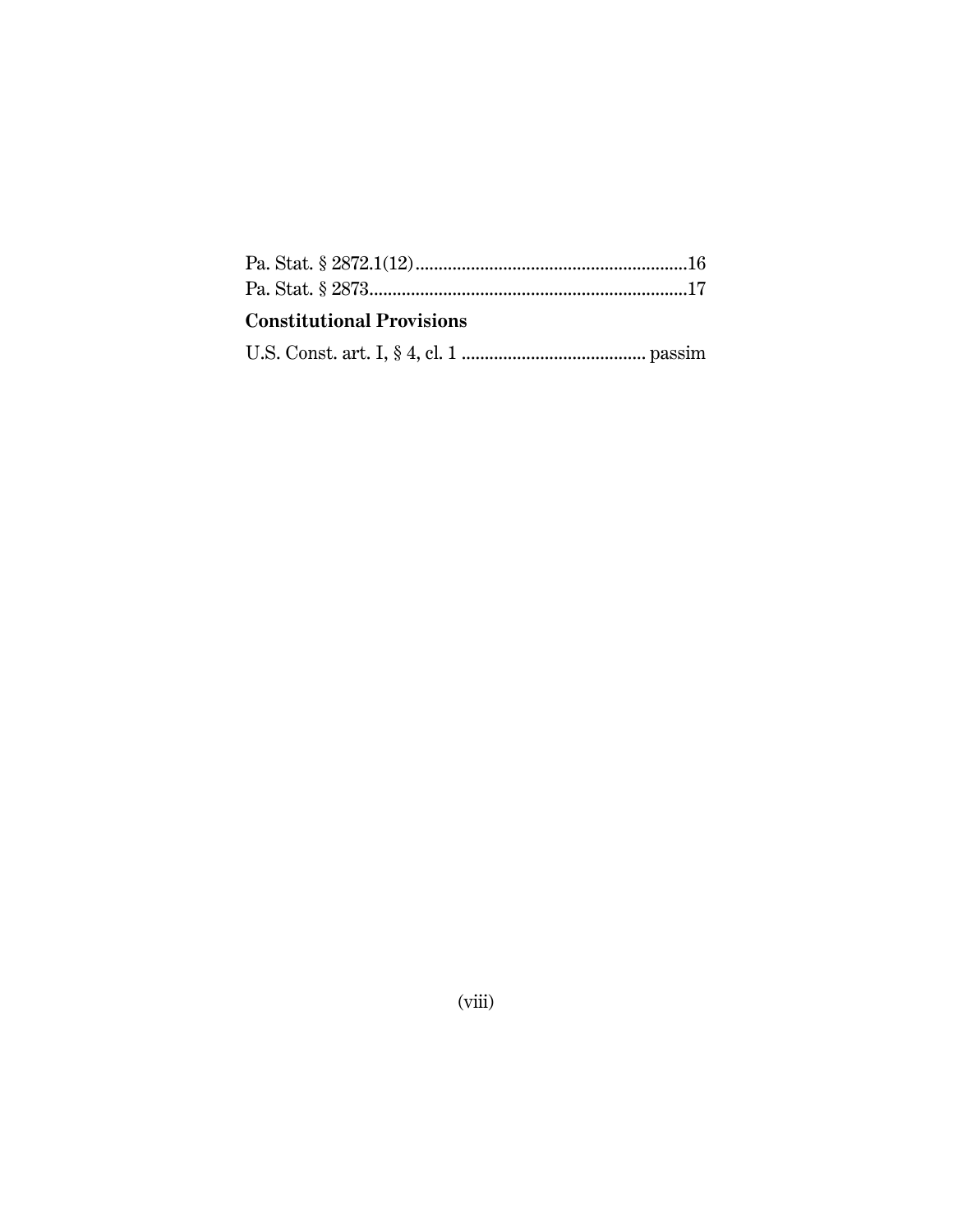## In the Supreme Court of the Chuited States

No. **\_\_\_\_\_\_\_\_**

RYAN COSTELLO, PETITIONER

*v.*

CAROL ANN CARTER, ET AL., RESPONDENTS  $\mathcal{L}_\text{max}$ 

*ON PETITION FOR WRIT OF CERTIORARI TO THE SUPREME COURT OF PENNSYLVANIA*  $\mathcal{L}_\text{max}$ 

#### **PETITION FOR A WRIT OF CERTIORARI**  $\mathcal{L}_\text{max}$

Under the U.S. Constitution, "the Legislature" of each state is charged with prescribing "the Times, Places and Manner of holding Elections for Senators and Representatives." U.S. Const. art. I, § 4, cl. 1. Yet on February 23, 2022, the Supreme Court of Pennsylvania ordered state election officials to implement a courtselected map for the state's 2022 congressional elections, despite the fact that the Pennsylvania Legislature never approved this map nor authorized the state judiciary to participate in the congressional redistricting process. App. 148a–149a. The Supreme Court of Pennsylvania also ordered state election officials to disregard the General Primary Calendar enacted by the Pennsylvania Legislature in favor of a court-preferred schedule that delays and compresses the time period in which candidates

(1)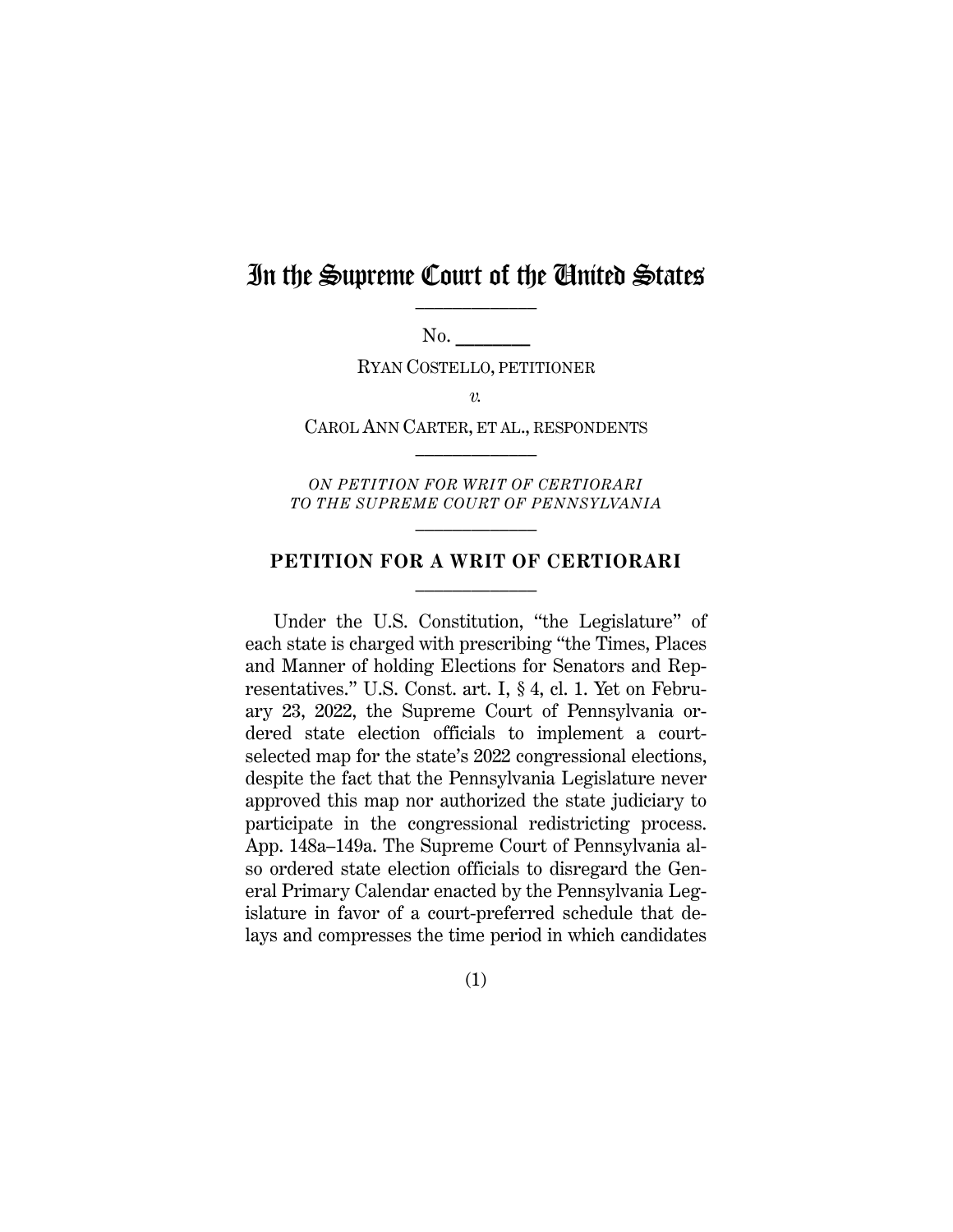may circulate and file nomination petitions—an order that flagrantly violates the Elections Clause by supplanting the election-related deadlines adopted by "the Legislature" and replacing them with a calendar of the court's own creation. App. 154a (order of February 9, 2022); *id.* at 149a–150a (order of February 23, 2022).

When Teddy Daniels, a Republican candidate for Lieutenant Governor, sought to intervene in response to the state supreme court's unconstitutional suspension of the General Primary Calendar, <sup>1</sup> the state supreme court summarily denied his motion. And the state supreme court refused to consider or address Mr. Daniels's claims that the Elections Clause and 2 U.S.C. § 2a(c) prohibit the state judiciary from altering the General Primary Calendar and imposing a court-drawn congressional map—either in its order of February 23, 2022, or in the subsequent opinions explaining the court's actions. App. 148a–151a (order); *id.* at 1a–145a (opinions). Instead, the state supreme court acted as though the Elections Clause and 2 U.S.C.  $\S 2a(c)$  do not exist—or that is so patently obvious that they impose no constraints on a court's powers to draw congressional maps or alter a legislatively approved election calendar that they can be ignored without discussion. The Supreme Court of Pennsylvania then proceeded to impose the so-called "Carter Plan" as the state's congressional map, despite the fact that its special master rejected the map as excessively

<sup>1.</sup> App. 397a–432a.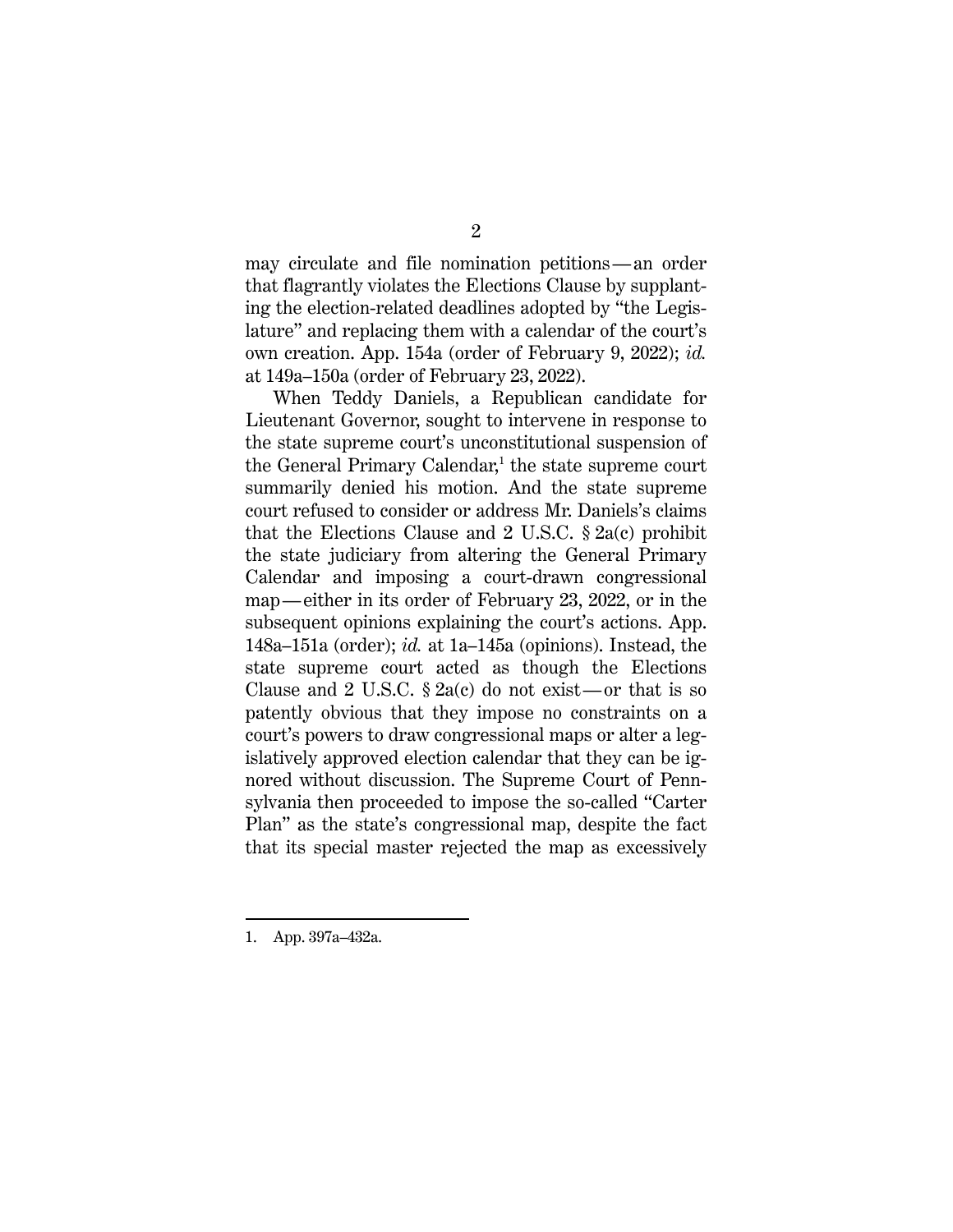partisan to Democrats, $2$  thereby creating a 10-7 majority of Democratic-leaning congressional districts in a battleground state where Republicans control both houses of the state legislature.

For too long, state supreme courts have acted as though they possess inherent authority to adopt and impose congressional maps of their choosing when the legislature fails to enact a new map after the decennial census, or when a map adopted by the legislature is declared invalid because it conflicts with the federal or state constitutions or the Voting Rights Act. The case law from the Supreme Court of Pennsylvania reflects this attitude, going so far as to declare that the state supreme court has an "obligation" (albeit an "unwelcome obligation")<sup>3</sup> to draw the state's congressional map whenever the legislature and the governor fail to agree on a redistricting plan.4 But the Supreme Court of Pennsylvania has never attempted to explain how these map-drawing powers that it has conferred upon itself can be squared with the command of the Elections Clause, which states quite clearly that it is the "the Legislature"—and not the ju-

<sup>2.</sup> App. 377a (criticizing the Carter Plan for "pair[ing] two Republican incumbents in one congressional district"); *id.* (rejecting the Carter Plan because it "provides a partisan advantage to the Democratic party"); *id.* at 367a (¶¶ 32–33).

<sup>3.</sup> *League of Women Voters of Pennsylvania v. Commonwealth*, 178 A.3d 737, 823 (Pa. 2018) (*LWV II*); *see also id.* (describing this authority as "inherent in the state judiciary").

<sup>4.</sup> App. 20a ("[I]t becomes the judiciary's task to determine the appropriate redistricting plan when the Legislature is unable or chooses not to act.").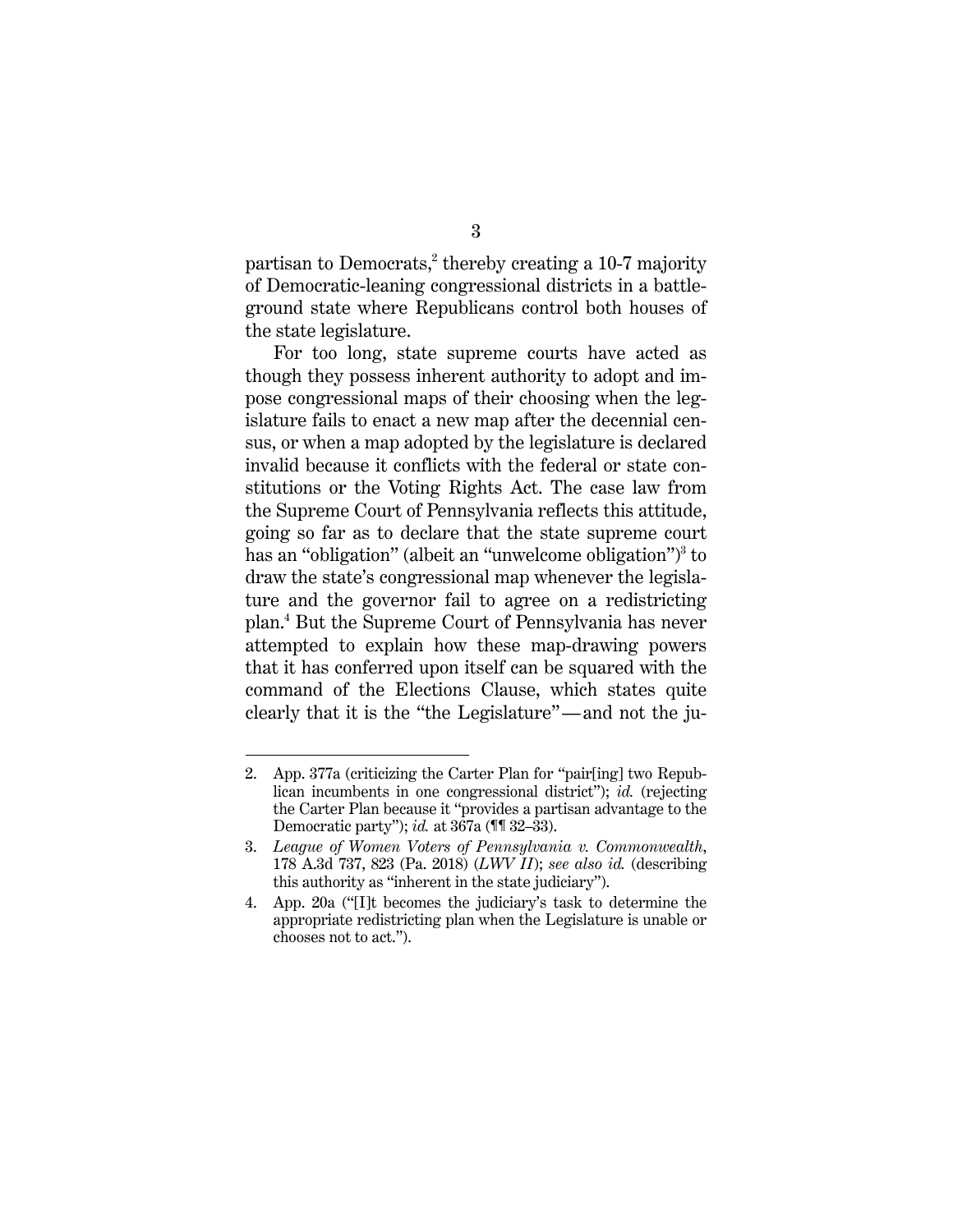diciary—that must "prescribe" the "Times, Places, and Manner of holding Elections for Senators and Representatives,"<sup>5</sup> and that empowers "Congress" to "make or alter such Regulations, except as to the Places of chusing Senators." U.S. Const. art. I, § 4, cl. 1. And when Mr. Daniels had the temerity to point out that the Elections Clause and 2 U.S.C.  $\S$  2a(c) prohibit the state supreme court from unilaterally altering the General Primary Calendar and imposing a court-selected map for the 2022 congressional elections, $6$  the Supreme Court of Pennsylvania brushed those concerns aside by denying his motion to intervene and ignoring the Elections Clause and 2 U.S.C. § 2a(c) in its order and subsequent opinions.

The Supreme Court of Pennsylvania is far from the only court that has displayed insouciance toward the Elections Clause and the requirements of 2 U.S.C. § 2a(c). The Supreme Court of North Carolina also decided to impose a congressional map of its own creation after ruling that the redistricting plan adopted by the North Carolina legislature violated its state constitution. *See Moore v. Harper*, 142 S. Ct. 1089, 1090 (2022) (Alito, J., dissenting from the denial of application for stay) (criticizing the North Carolina Supreme Court for "order[ing] that the 2022 election proceed on the basis of a map of the court's own creation."); Pet. for Cert., *Moore* 

<sup>5.</sup> *See Moore v. Harper*, 142 S. Ct. 1089, 1090 (2022) (Alito, J., dissenting from the denial of application for stay) ("[T]he Elections Clause ... specifies a particular organ of a state government, and we must take that language seriously.").

<sup>6.</sup> App. 397a–432a.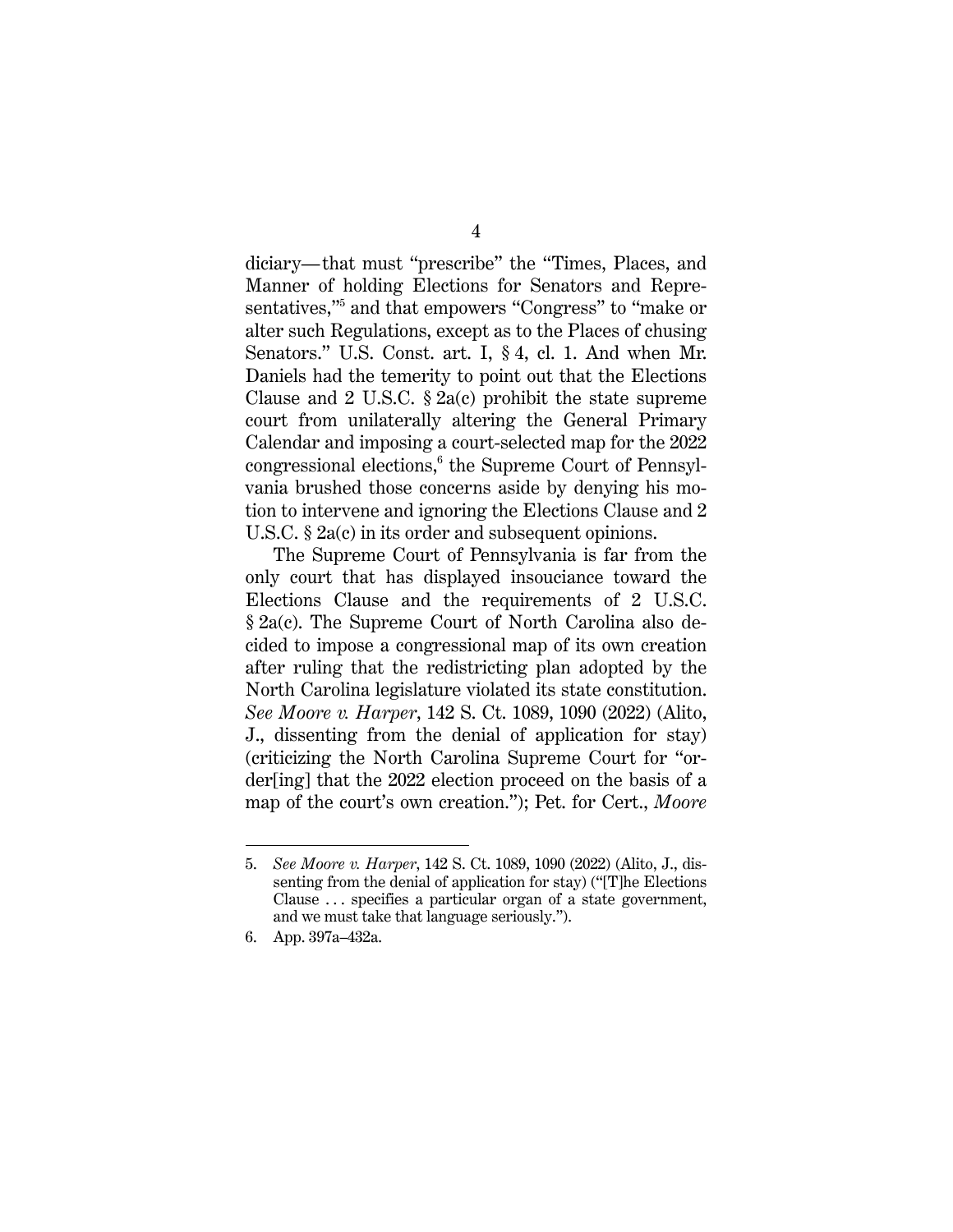*v. Harper*, No. 21-1271 at 37 (criticizing the state judiciary for "creating, and imposing by fiat, a new congressional map."). And state courts have for decades been drawing and imposing congressional maps in response to legislative impasses or constitutional violations, without giving the slightest thought to how this practice can be allowed under a Constitution that requires "the Legislature" (or Congress) to decide how the state's congressional delegation will be elected. *See, e.g.*, *Johnson v. Wisconsin Elections Comm'n*, 967 N.W.2d 469 (Wis. 2021); *League of Women Voters of Pennsylvania v. Commonwealth*, 181 A.3d 1083, 1087 (Pa. 2018) ("*LWV III*"); *People ex rel. Salazar v. Davidson*, 79 P.3d 1221, 1229 (Colo. 2003); *Alexander v. Taylor*, 51 P.3d 1204 (Okla. 2002).

But there are members of this Court who take the language of the Elections Clause far more seriously than the state judiciaries do. *See Moore*, 142 S. Ct. at 1089–92 (Alito, J., dissenting from the denial of application for stay); *id.* at 1089 (Kavanaugh, J., concurring in denial of application for stay) (acknowledging "serious arguments" surrounding the extent to which the Elections Clause constrains the state judiciary's authority to impose congressional maps). And at least four justices have indicated that this Court should grant certiorari to resolve whether and to what extent the Elections Clause limits the authority of state judges to disapprove their legislature's congressional redistricting plan based on provisions in their state constitutions. *See Moore*, 142 S. Ct. at 1089–92 (Alito, J., dissenting from the denial of application for stay) ("[T]he question presented by this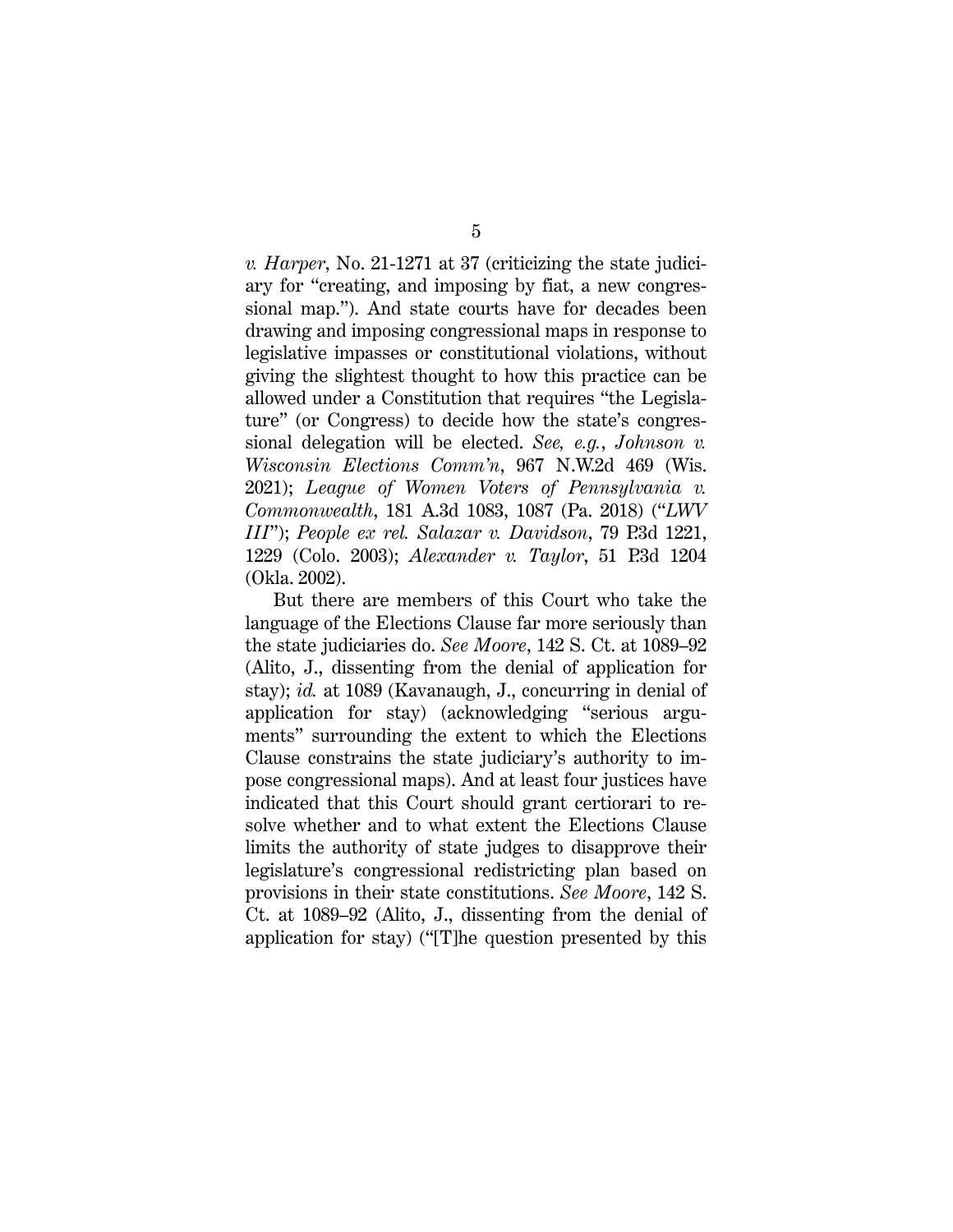case easily satisfies our usual criteria for certiorari"); *id.* at 1089 (Kavanaugh, J., concurring in denial of application for stay) ("[T]he Court should grant certiorari in an appropriate case—either in this case from North Carolina or in a similar case from another State"). The issues presented in this petition are similar, as they concern the extent to which the Elections Clause constrains the *remedial discretion* of state-court judges when they draw congressional maps in response to a legislative impasse or a constitutional violation. The Pennsylvania Supreme Court refused to consider the possibility that the Elections Clause might limit its ability to choose among the proposed congressional maps. And freed from any such Election Clause constraints, it wound up selecting a partisan Democratic map that would never have been enacted by the state's Republican-controlled legislature.

But the Elections Clause has much to say when a state court draws or selects a congressional map. The Elections Clause does not categorically prohibit a court from drawing or selecting a congressional map, but it *does* require a state court to derive its map-drawing authority from an enactment of the state legislature, $\bar{a}$  an Act of Congress that makes or alters the "Regulations" for electing representatives,<sup>8</sup> or a provision of the U.S.

<sup>7.</sup> *See Arizona State Legislature v. Arizona Independent Redistricting Commission*, 576 U.S. 787 (2015) (recognizing that "the Legislature" may delegate its map-drawing authority to other institutions).

<sup>8.</sup> *See* U.S. Const. art. I, § 4, cl. 1 (authorizing "Congress" to "make" or "alter" the "Regulations" for electing representatives).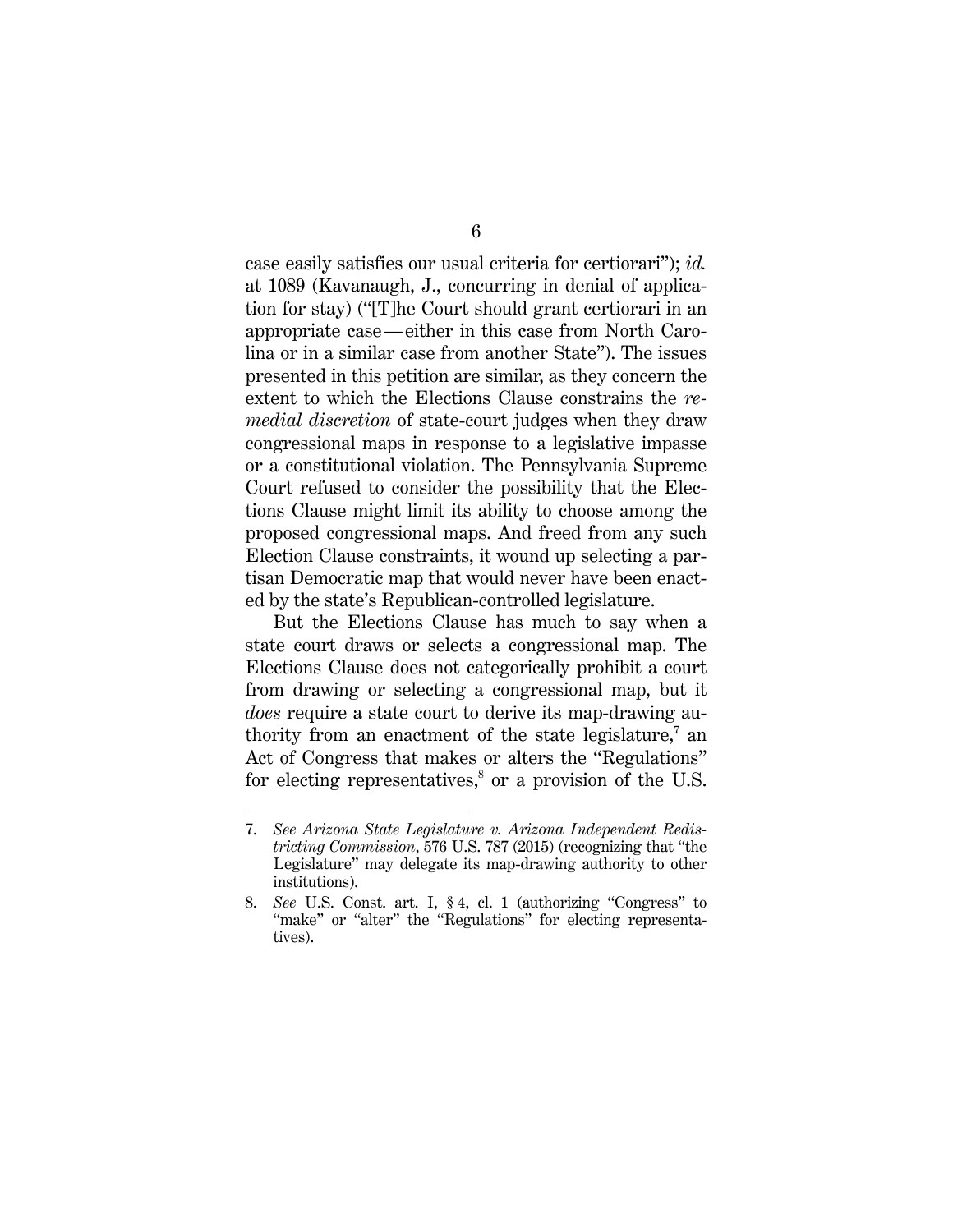Constitution. And a state court *must* be guided by the provisions of 2 U.S.C. § 2a(c), an act of Congress enacted pursuant to the Elections Clause, which establishes the redistricting plans that states must use until that state has been "redistricted in the manner provided by the law thereof." The state judiciary has *no* inherent authority to draw or select congressional maps—and any such idea is anathema to the Elections Clause and its decision to vest congressional map-drawing authority in "the Legislature" of that State and in Congress.

The Court should grant certiorari, along with the petition in *Moore v. Harper*, No. 21-1271, and use these cases to rein in the state judiciaries' unconstitutional meddling in congressional redistricting decisions. *Moore* concerns whether the Elections Clause allows state judiciaries to disapprove congressional redistricting plans adopted by the state legislature. This petition concerns whether the Elections Clause constrains the state judiciary's discretion in drawing or selecting congressional maps in response to a legislative impasse or constitutional violation. The remedial issues presented in this petition are as urgent—and equally certworthy—as the issues presented in *Moore*.

#### **OPINIONS BELOW**

The opinion of the Supreme Court of Pennsylvania is available at 270 A.3d 444 (Pa. 2022), and it is reproduced at App. 1a–145a. The special master's report and recommendation is reproduced at 155a–396a.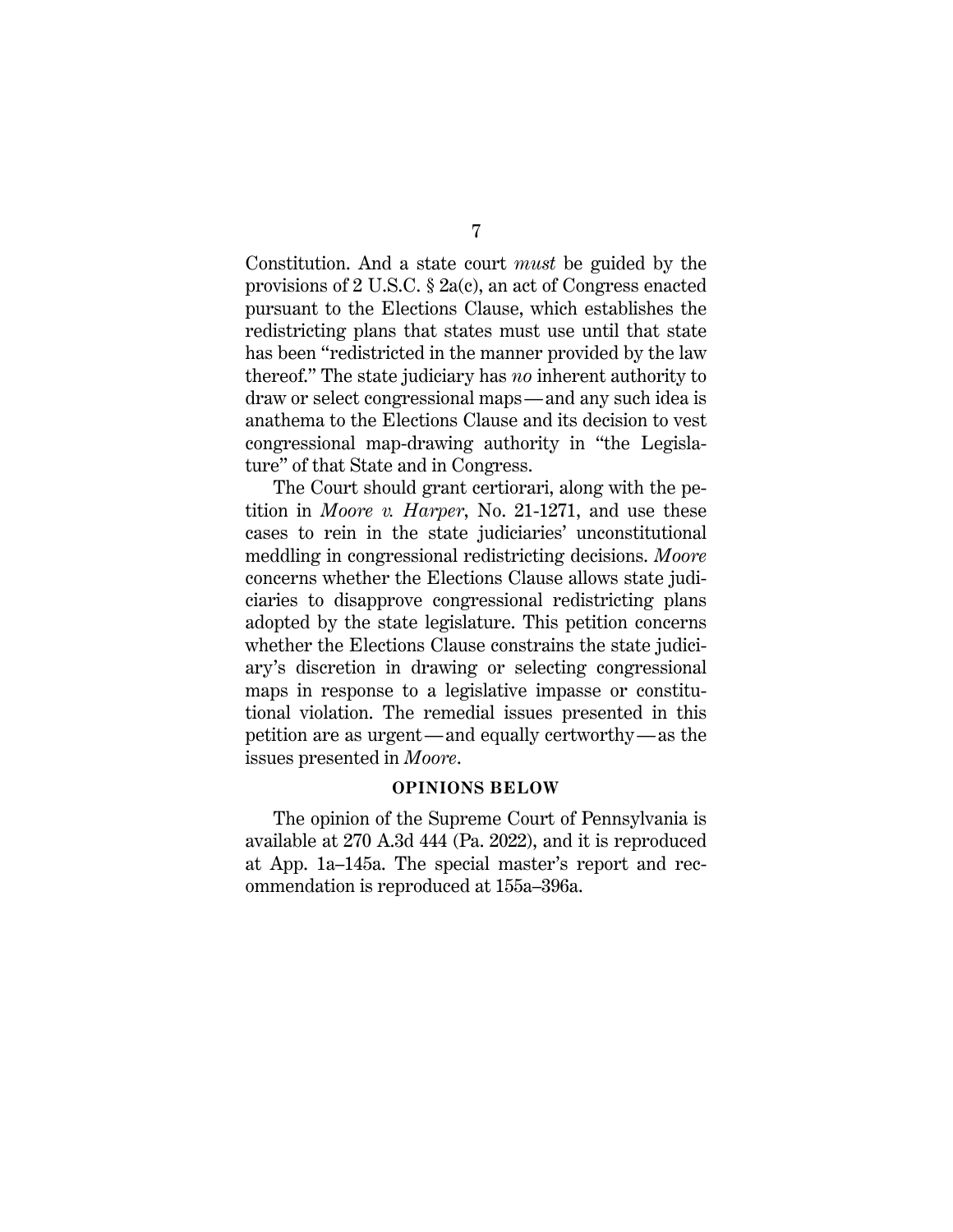#### **JURISDICTION**

The Supreme Court of Pennsylvania entered its judgment on February 23, 2022. App. 3a. Mr. Costello and Mr. Grove timely filed this petition for a writ of certiorari on May 24, 2022.

This Court has jurisdiction under 28 U.S.C. § 1257(a).

#### **CONSTITUTIONAL AND STATUTORY PROVISIONS INVOLVED**

The Elections Clause of the U.S. Constitution provides:

The Times, Places and Manner of holding Elections for Senators and Representatives, shall be prescribed in each State by the Legislature thereof; but the Congress may at any time by Law make or alter such Regulations, except as to the Places of chusing Senators.

U.S. Const. art. I, § 4, cl. 1.

2 U.S.C. § 2a(c) provides:

Until a State is redistricted in the manner provided by the law thereof after any apportionment, the Representatives to which such State is entitled under such apportionment shall be elected in the following manner:

(1) If there is no change in the number of Representatives, they shall be elected from the districts then prescribed by the law of such State, and if any of them are elected from the State at large they shall continue to be so elected;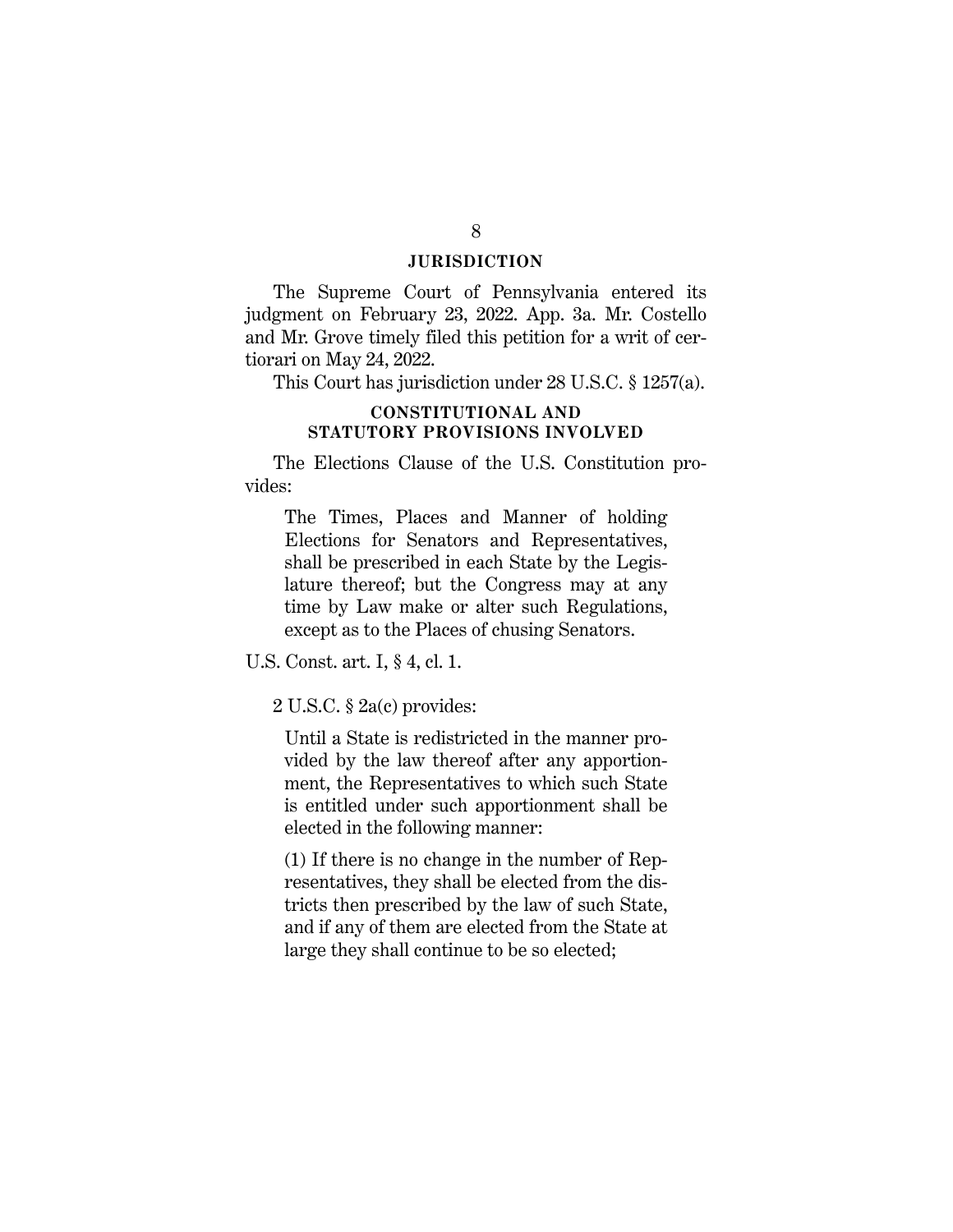(2) if there is an increase in the number of Representatives, such additional Representative or Representatives shall be elected from the State at large and the other Representatives from the districts then prescribed by the law of such State;

(3) if there is a decrease in the number of Representatives but the number of districts in such State is equal to such decreased number of Representatives, they shall be elected from the districts then prescribed by the law of such State;

(4) if there is a decrease in the number of Representatives but the number of districts in such State is less than such number of Representatives, the number of Representatives by which such number of districts is exceeded shall be elected from the State at large and the other Representatives from the districts then prescribed by the law of such State; or

(5) if there is a decrease in the number of Representatives and the number of districts in such State exceeds such decreased number of Representatives, they shall be elected from the State at large.

2 U.S.C. § 2a(c).

#### **STATEMENT**

Before the 2020 census, the state of Pennsylvania had 18 seats in the U.S. House of Representatives. The re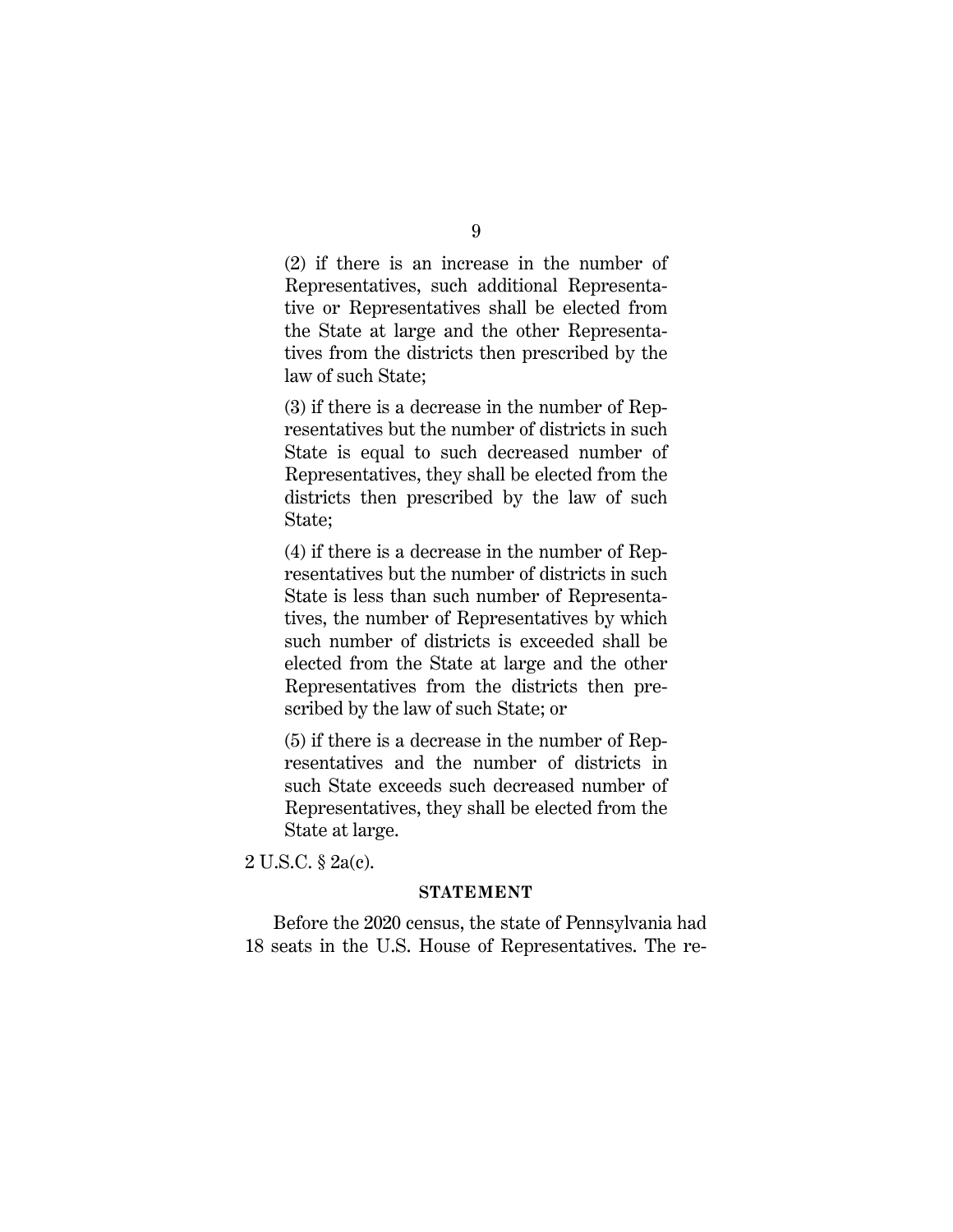sults of the 2020 census left Pennsylvania with 17 seats in the U.S. House, one fewer than before. The Pennsylvania legislature was therefore required to draw a new congressional map. *See* U.S. Const. art. I, § 4, cl. 1 ("The Times, Places and Manner of holding Elections for Senators and Representatives, shall be prescribed in each State by the Legislature thereof ").

In January of 2022, the Republican-led General Assembly approved a reasonable, non-gerrymandered map (HB 2146) that would have created a 9-8 majority of *Democratic*-leaning congressional districts. App. 213a (picture of map); App. 384a (¶ 78) ("HB 2146 is predicted to result in 9 Democratic-leaning seats and 8 Republicanleaning seats and, consequently, is more favorable to Democrats than the most likely outcome of 50,000 computer drawn simulated maps that used no partisan data, which resulted in 8 Democratic-leaning seats and 9 Republican-leaning seats."). But Governor Wolf vetoed the map, despite its Democratic tilt, complaining that this 9- 8 Democratic map was "unfair" and insufficiently "bipartisan."9 *See Smiley v. Holm*, 285 U.S. 355 (1932) (redistricting legislation that is vetoed by the governor is not "prescribed . . . by the Legislature" within the meaning of the Elections Clause). In the meantime, a group of litigants represented by the Elias Law Group repaired to state court in an effort to induce the Supreme Court of Pennsylvania—which has a 5-2 Democratic majority to impose a more partisan Democratic congressional map for the 2022 elections. The Elias-backed map is

<sup>9.</sup> *See* https://bit.ly/33WvHW7 (Governor Wolf's veto statement).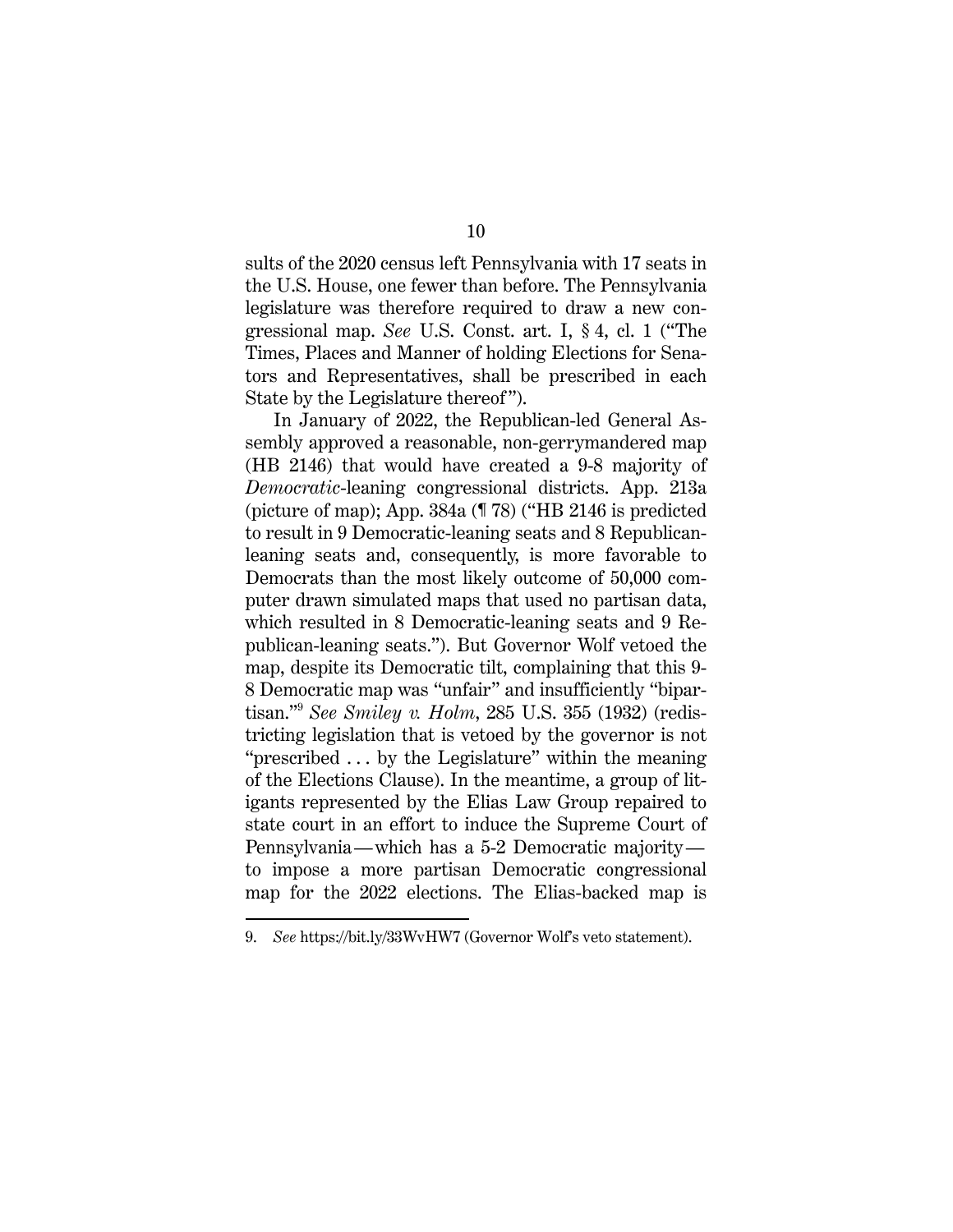known as the "Carter Plan," and it was developed by Jonathan Rodden, a Stanford political-science professor retained by the Elias Law Group. App. 224a.

#### **I. THE CARTER PLAN**

The Carter Plan would create a 10-7 majority of Democratic-leaning congressional districts, rather than the 9-8 Democratic majority in the map approved by the General Assembly. App. 231a (FF47). It would also place two Republican incumbents in the same congressional district, ensuring that at least one incumbent Republican will be eliminated from the state's congressional delegation. App. 367a (¶ 32). The General Assembly's map, by contrast, would have placed a Democratic and a Republican incumbent in a single competitive district, an approach that does not "seek to obtain an unfair partisan advantage through incumbent pairings." App. 383a (¶ 68). The Carter Plan contains other partisan gerrymanders designed to help Democrats and harm Republicans, which are described in the special master's report. App. 377a.

The Carter Plan also violates the equal-population rule of *Wesberry v. Sanders*, 376 U.S. 1 (1964), because it includes congressional districts with two-person deviations. App. 377a. The HB 2146 map passed by the General Assembly, by contrast, limits population deviation among congressional districts to no more than one person, consistent with this Court's equal-population rule. App. 363a–364a (¶ 18).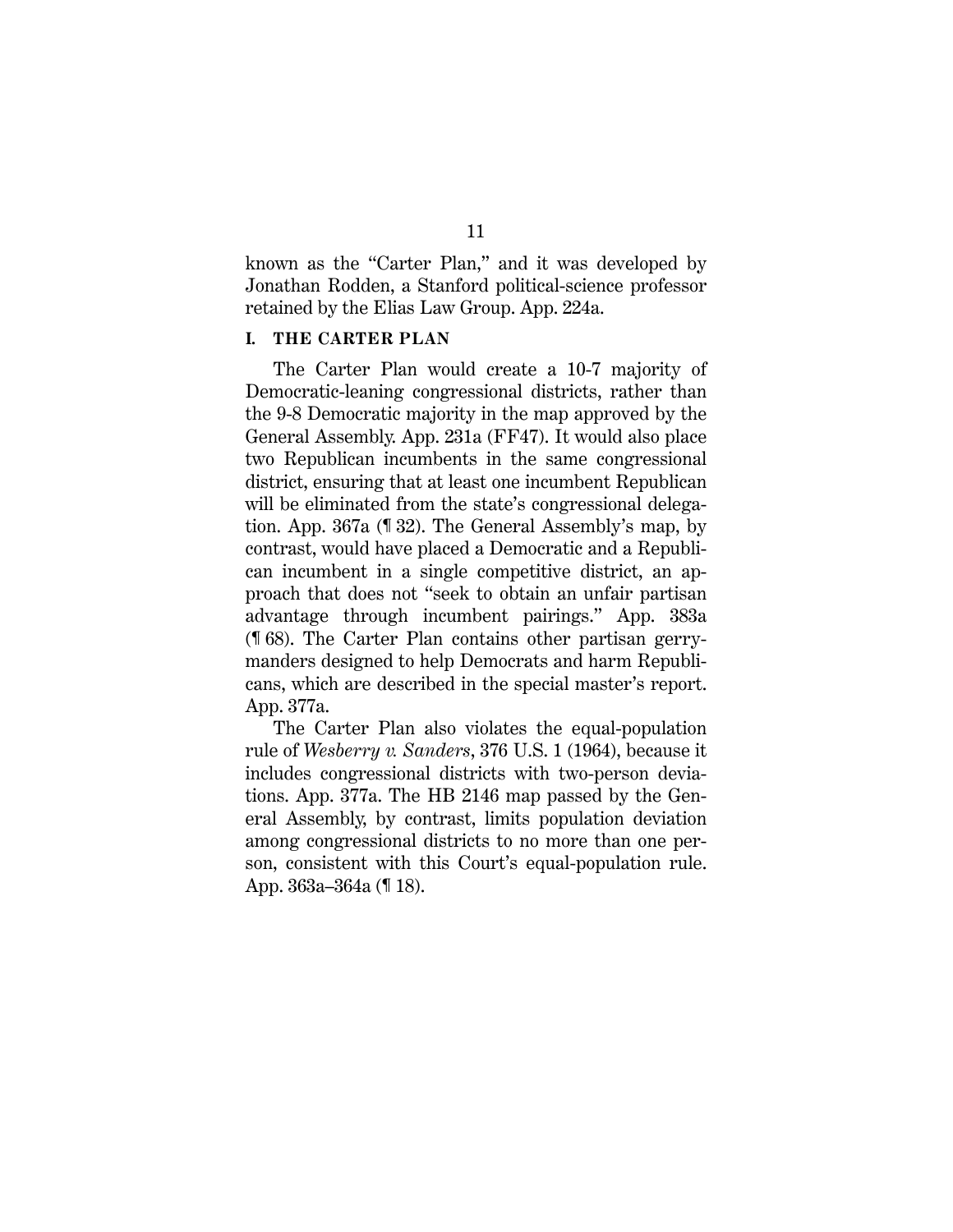#### **II. THE STATE-COURT LITIGATION**

On December 17, 2021, the Elias Law Group filed suit on behalf of a group of 18 voters known as the "Carter petitioners." The Carter petitioners filed their lawsuit in the Commonwealth Court of Pennsylvania, $^{10}$  asking the state judiciary to impose their preferred map for the 2022 congressional elections. *See id.* Later that day, a separate group of 12 voters (the "Gressman petitioners") filed a similar lawsuit in the Commonwealth Court. The Commonwealth Court consolidated the two redistricting cases on December, 20, 2021, and the cases were assigned to Judge Patricia McCullough.

On December 21, 2021, the petitioners in these redistricting cases filed an application for extraordinary relief in the Supreme Court of Pennsylvania, asking the state supreme court to exercise extraordinary jurisdiction over the case. But on January 10, 2022, the state supreme court declined to invoke its extraordinary jurisdiction and denied the application for extraordinary relief without prejudice.

On January 14, 2022, Judge McCullough ordered the parties and intervenors in the redistricting cases to submit proposed maps and expert reports by January 24, 2022. Judge McCullough also scheduled an evidentiary hearing for January 27 and 28, 2022, and announced that if the General Assembly "has not produced a new congressional map by January 30, 2022, the Court shall proceed to issue an opinion based on the hearing

<sup>10.</sup> The Commonwealth Court of Pennsylvania is the court of original jurisdiction for lawsuits involving the state and its officials.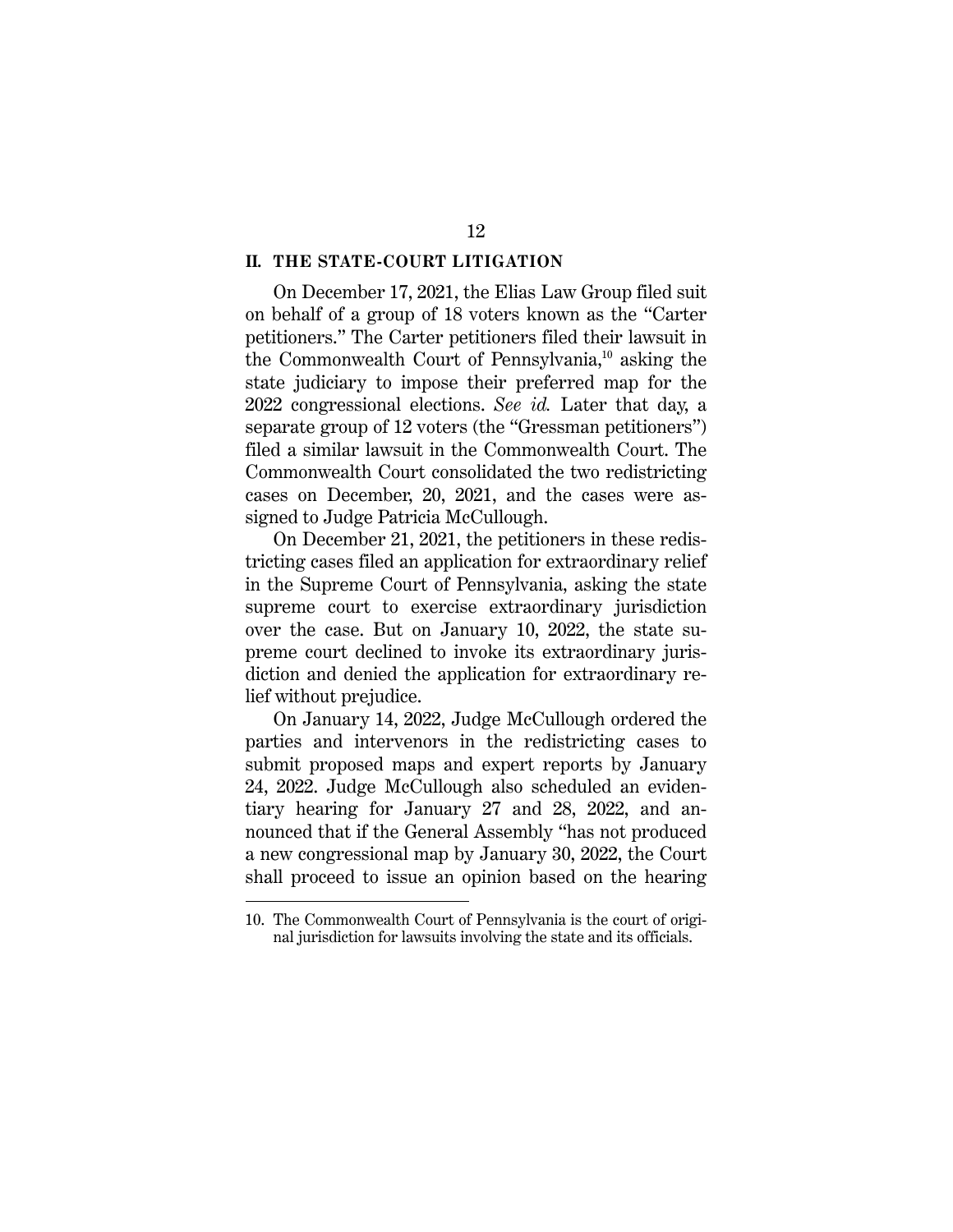and evidence presented by the Parties." On January 26, 2022, Governor Wolf vetoed HB 2146, the congressional map that had been approved by the General Assembly.

On January 27 and 28, 2022, Judge McCullough presided over the evidentiary hearings that had been scheduled in her order of January 14, 2022. On January 29, 2022, the petitioners in the state redistricting lawsuit filed a new "emergency application" with the Supreme Court of Pennsylvania, asking the state supreme court to immediately exercise "extraordinary jurisdiction" and take over the redistricting litigation from Judge McCullough. On February 1, 2022, Judge McCullough announced that her ruling in the redistricting cases would issue no later than February 4, 2022.

On February 2, 2022, before Judge McCullough had issued her ruling, the Pennsylvania Supreme Court granted the application to exercise extraordinary jurisdiction in a 5-2 party-line vote. The state supreme court's order designated Judge McCullough to serve as its "Special Master," and instructed Judge McCullough to file with the Supreme Court of Pennsylvania, on or before February 7, 2022, "a report containing proposed findings of fact and conclusions of law supporting her recommendation of a redistricting plan from those submitted to the Special Master, along with a proposed revision to the 2022 election schedule/calendar." Justice Mundy and Justice Brobson, both Republicans, dissented from the state supreme court's order granting extraordinary relief and exercising extraordinary jurisdiction.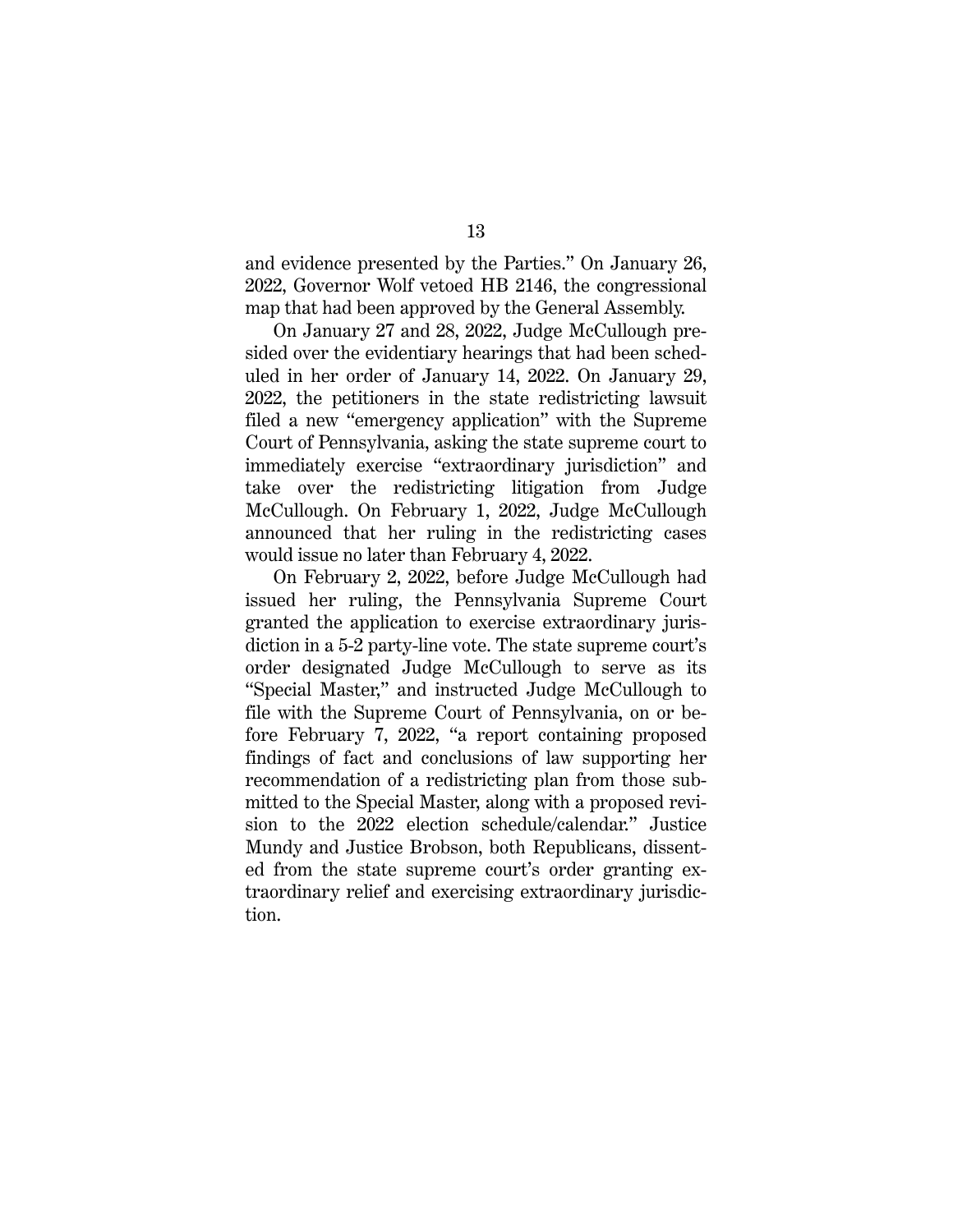#### **III. THE SPECIAL MASTER'S FINDINGS AND RECOMMENDATION**

On February 7, 2022, Judge McCullough issued her findings and recommended that the map approved by the General Assembly (HB 2146) serve as the state's congressional map. App. 155a–396a. Judge McCullough recommended HB 2146 from among the 13 plans that had been submitted for consideration by the parties and their amici. App. 221a–233a (describing the 13 competing plans and maps). Judge McCollough noted that HB 2146 would result in "9 Democratic-leaning seats and 8 Republican-leaning seats," despite the fact that the Republican majority in the General Assembly had developed and proposed that plan. App. 384a (¶¶ 78–79). Judge McCollough noted that the willingness of the Republican-led General Assembly to produce a map that favors Democrats was something that "underscores the partisan fairness" of HB 2146. App. 384a (¶ 79) ("Unlike other maps that leaned Democrat, here, it is the Republican majority in the General Assembly that developed and proposed a plan, HB 2146, that favors Democrats, which ultimately underscores the partisan fairness of the plan."). Judge McCullough also expressed concern that the imposition of a court-drawn map that departs from the redistricting plan approved by the General Assembly would "effectively usurp the role and function of the lawmaking bodies of this Commonwealth." App. 378a (¶ 49).

Judge McCullough rejected the Carter Plan because it includes districts with a two-person deviation in population, which violates the equal-population rule of *Wesberry v. Sanders*, 376 U.S. 1 (1964). App. 363a–364a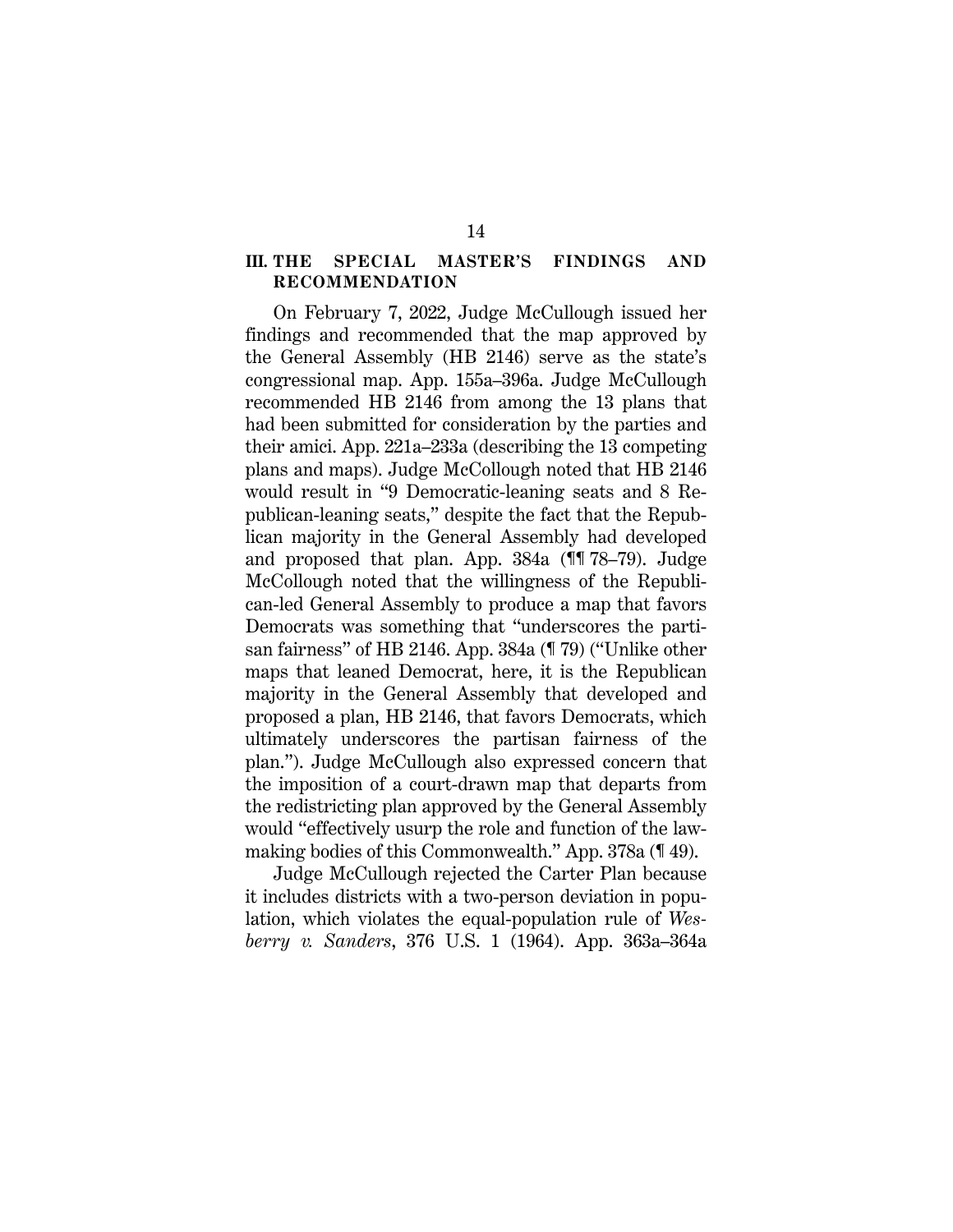(¶ 18) ("[U]nlike the other plans that have a maximum population deviation of one person, the Carter Plan and the House Democratic Plan both result in districts that have a two-person deviation."); App. 367a (¶ 34) (describing the Carter Plan as "contrary to ... United States" Supreme Court precedent."); App. 377a ("[T]his Court does not recommend adopting the Carter Plan for the congressional districts in the Commonwealth of Pennsylvania because . . . it has a two-person difference in population from the largest to their smallest districts, while the majority of other plans were able to achieve a one person deviation"); *see also Kirkpatrick v. Preisler*, 394 U.S. 526, 530–31 (1969) ("*Wesberry v. Sanders* . . . requires that the State make a good-faith effort to achieve precise mathematical equality."); *Evenwel v. Abbott*, 578 U.S. 54, 59 (2016) ("States must draw congressional districts with populations as close to perfect equality as possible.").

Judge McCullough also rejected the Carter Plan because it would put two incumbent Republican incumbents into one congressional district:

[C]ontrary to every other map submitted, the Senate Democratic Caucus 1 Plan and the Carter Plan include two Republican incumbents in one congressional district, which effectively eliminates a Republican from continued representation in the United States House of Representatives. . . . [A]lthough Pennsylvania has already lost one congressional seat as a result of decreased population, the Senate Democratic Caucus 1 Plan and the Carter Plan, in ef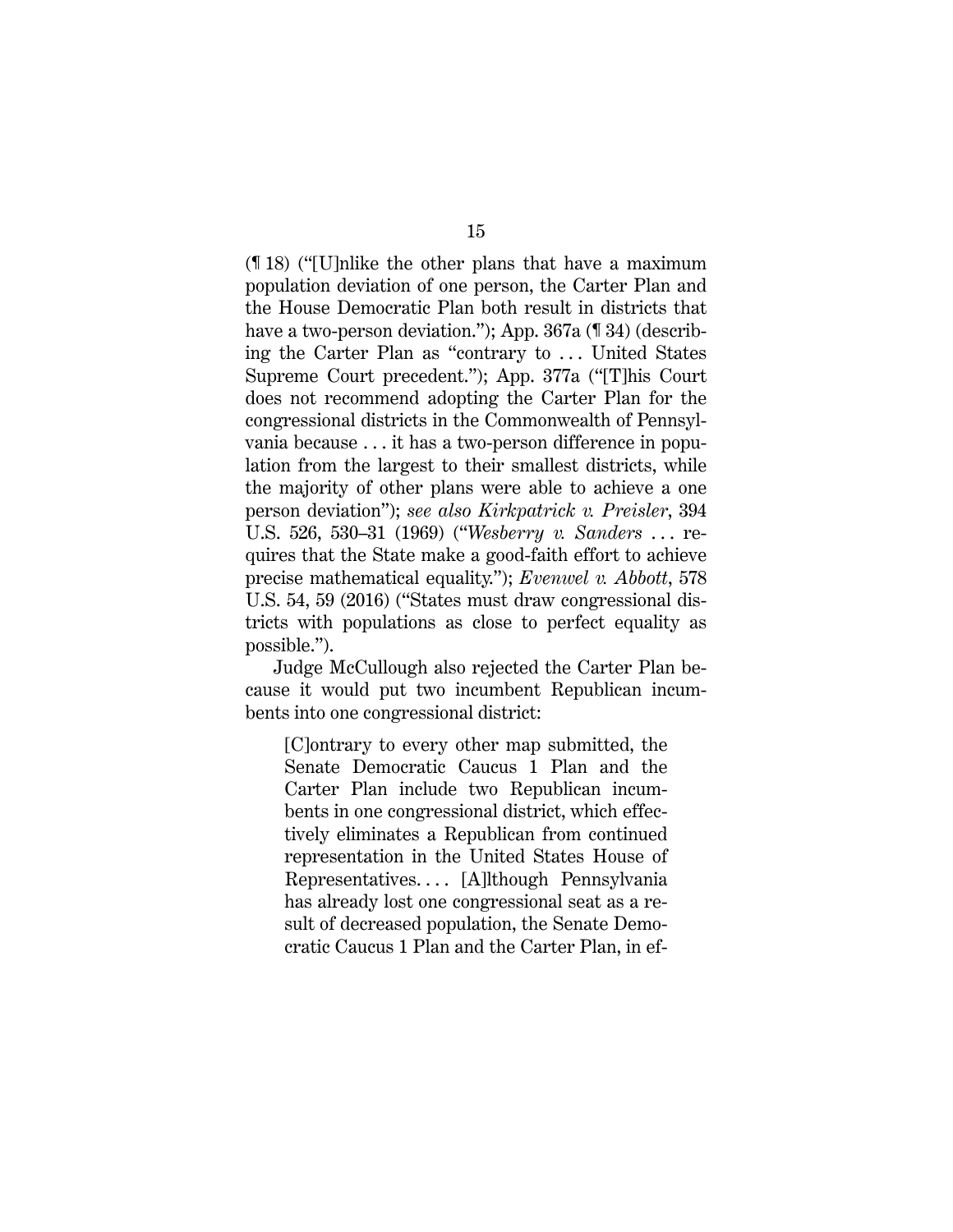fect, seek to preemptively purge a Republican Congressman from the 17 seats that . . . remain available for office.").

App. 367a (¶ 32–33); App. 377a ("[T]his Court does not recommend adopting the Carter Plan for the congressional districts in the Commonwealth of Pennsylvania because . . . without any explicit or apparent justification, it pairs two Republican incumbents in one congressional district and effectively eliminates a Republican from continued representation in the United States House of Representatives"). Finally, Judge McCullough rejected the Carter Plan because she found that it contained gerrymanders designed to "provide[] a partisan advantage to the Democratic party." App. 377a.

#### **IV. THE SUPREME COURT OF PENNSYLVANIA SUSPENDS THE PRIMARY ELECTION CALENDAR IN VIOLATION OF THE ELECTIONS CLAUSE**

The Supreme Court of Pennsylvania allowed the parties and intervenors to file exceptions to Judge McCullough's findings and recommendation by February 14, 2022, and it scheduled oral arguments for February 18, 2022. But the ongoing litigation started bumping into deadlines in the General Primary Election calendar. Under the law of Pennsylvania, a candidate who wishes to appear on the primary ballot must file a nomination petition signed by registered voters of his party, and candidates for the U.S. House of Representatives must obtain 1,000 signatures on their nomination petition by March 8, 2022. *See* 25 Pa. Stat. §§ 2867, 2872.1(12). And under the statutes governing Pennsylvania elections, the first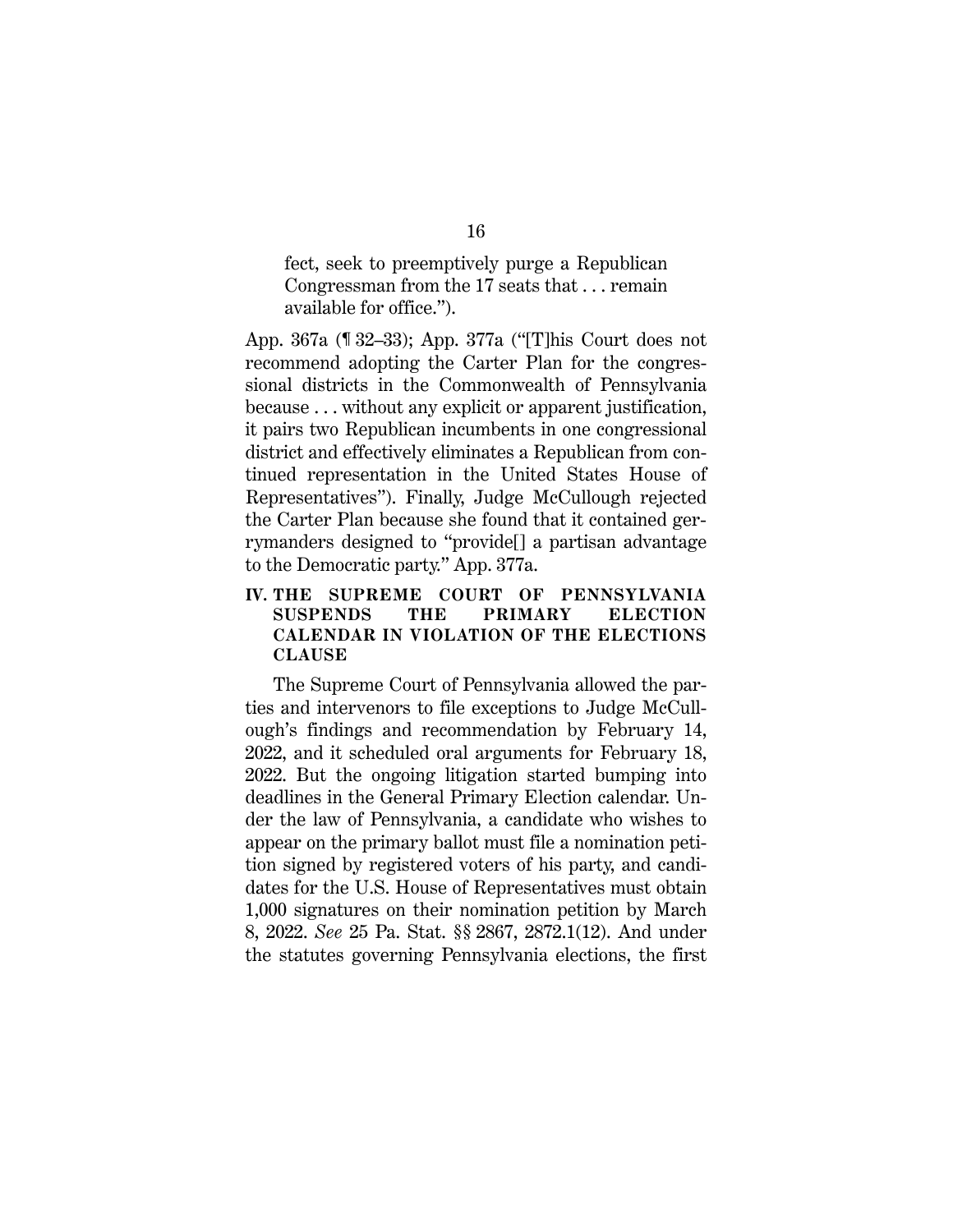day that candidates may begin circulating nomination petitions is February 15, 2022, while the final day to obtain signatures is March 8, 2022. So the window for circulating nomination petitions was fast approaching, and it was scheduled to begin before the state supreme court would hold oral arguments on Judge McCullough's findings and recommendation. But the state supreme court issued an order of February 9, 2022, that purports to "suspend" the General Primary Election calendar codified in 25 Pa. Stat. §§ 2868 and 2873. App. 154a. No litigant had asked the state supreme court to suspend the General Primary Election calendar; the court did this entirely on its own initiative. And the state supreme court made no attempt to explain how it can "suspend" a primary-election calendar enacted by the legislature when the Elections Clause provides that "the Legislature" of each state shall prescribe the "Times, Places and Manner of holding Elections for Senators and Representatives." U.S. Const. art. I, § 4, cl. 1.

#### **V. TEDDY DANIELS MOVES TO INTERVENE IN RESPONSE TO THE STATE SUPREME COURT'S UNCONSTITUTIONAL ORDER SUSPENDING THE GENERAL PRIMARY CALENDAR**

On February 11, 2022, two days after the Supreme Court of Pennsylvania issued its *sua sponte* order suspending the General Primary Calendar, Teddy Daniels filed an emergency application to intervene. App. 397a– 432a. Mr. Daniels was seeking the Republican nomination for Lieutenant Governor of Pennsylvania, and his emergency application protested that the state supreme court's order of February 9, 2022, violated the Elections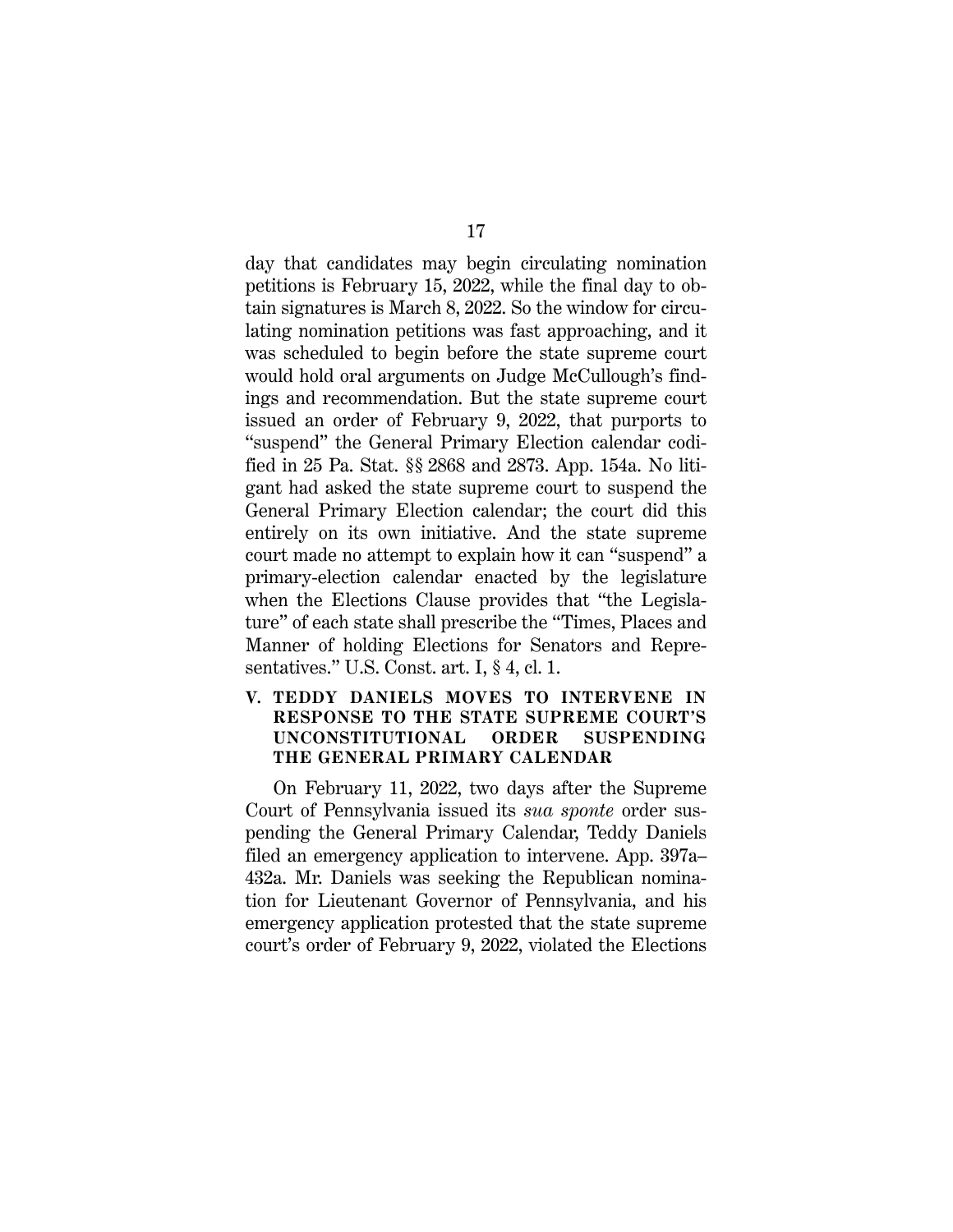Clause by departing from the General Primary Calendar that "the Legislature" had enacted. App. 421a (¶ 49) ("The Court's order of February 9, 2022, is a violation of the Elections Clause."). Mr. Daniels also insisted that the state supreme court's attempt to "suspend" the General Primary Calendar amounted to an acknowledgement that the state judiciary could not implement a courtdrawn map for the 2022 election cycle without "disrupting the election process," thereby requiring the court to order at-large elections under 2 U.S.C. § 2a(c)(5). *See Branch v. Smith*, 538 U.S. 254, 273–76 (2003) (plurality opinion of Scalia, J.) (holding that 2 U.S.C.  $\S 2a(c)(5)$ 's requirement for at-large elections is not triggered until "the election is so imminent that no entity competent to complete redistricting pursuant to state law . . . is able to do so without disrupting the election process").

Mr. Daniels explained that he did not seek intervention sooner because his Elections Clause and 2 U.S.C. § 2a(c)(5) claims did not exist until after the state supreme court announced on February 9, 2022, that it was necessary to "suspend" the General Primary Calendar:

Mr. Daniels's legal interests as a candidate were not affected until February 9, 2022, when this Court entered an order suspending the General Primary Election Calendar. . . .

Mr. Daniels's legal interest in ensuring that state officials hold at-large elections, as required by 2 U.S.C.  $\S$  2a(c)(5), did not arise until this Court determined that it would be necessary to suspend the General Primary Election Calendar to allow for the imposition of a court-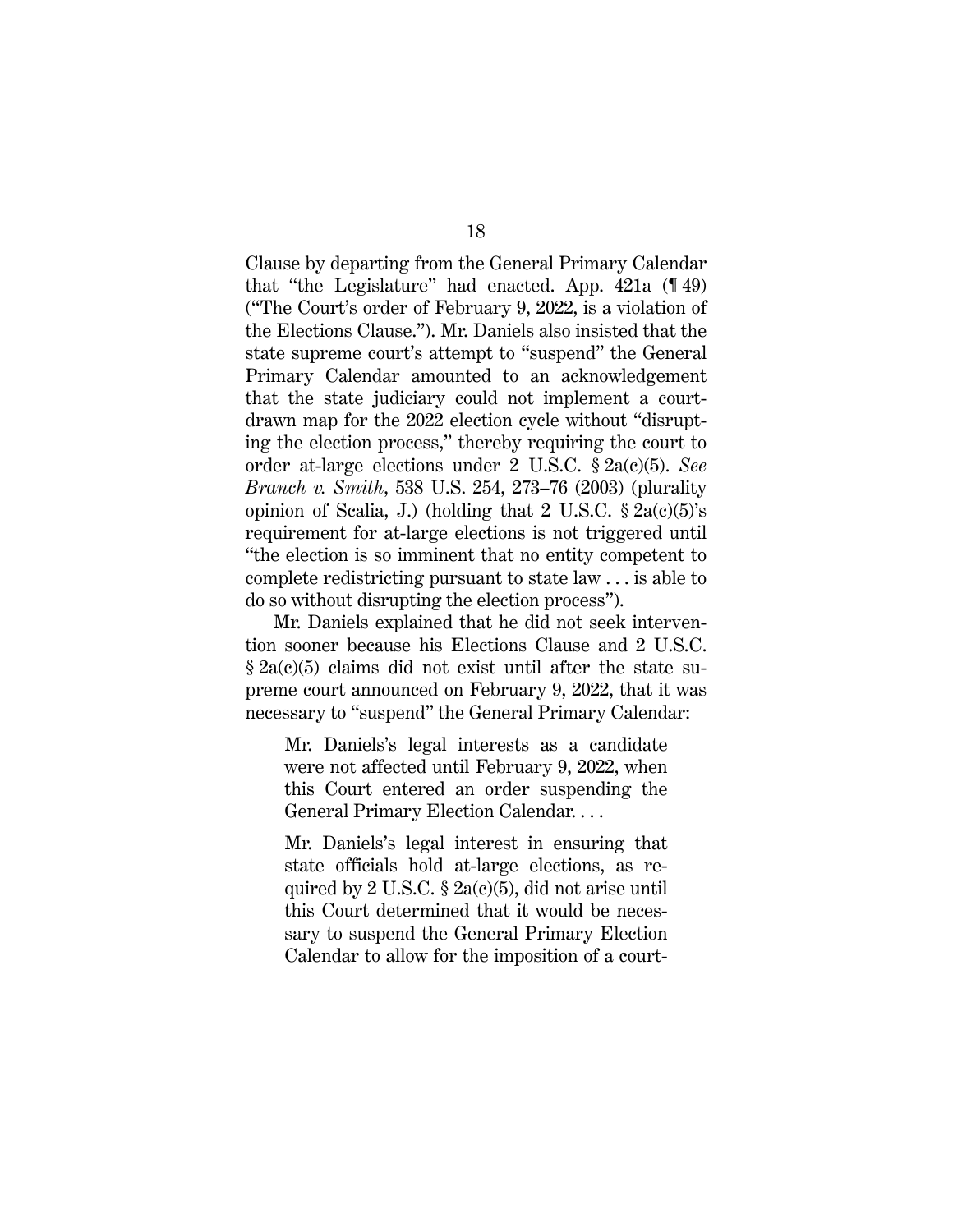drawn map. *See Branch v. Smith*, 538 U.S. 254, 273–76 (2003) (plurality opinion of Scalia, J.) (holding that 2 U.S.C.  $\S$  2a(c) is not triggered until "the election is so imminent that no entity competent to complete redistricting pursuant to state law . . . is able to do so without disrupting the election process").

App. 404a (¶¶ 36, 38). Mr. Daniels also asked the Supreme Court of Pennsylvania to reconsider its order of February 9, 2022, and order at-large elections as required by 2 U.S.C. § 2a(c)(5) and *Branch*. App. 421a– 422a (¶ 51); App. 425a–428a. But the Supreme Court of Pennsylvania summarily denied Mr. Daniels's emergency application without explanation.

#### **VI. THE SUPREME COURT OF PENNSYLVANIA OVERRULES THE SPECIAL MASTER AND IMPOSES THE CARTER PLAN**

On February 23, 2022, the Supreme Court of Pennsylvania, in a 4-3 vote, overruled the special master and issued an order purporting to "adopt" the Carter Plan as the state's congressional map. App. 146a–151a. The order instructed state election officials to "prepare textual language that describes the Carter Plan and submit the same to the Secretary of the Commonwealth without delay," and to "publish notice of the Congressional Districts in the Pennsylvania Bulletin." App. 149a. The state supreme court also "modified" the statutory deadlines in the General Primary Election calendar to accommodate its decision to impose the Carter Plan for the 2022 congressional elections, and commanded that its "modified"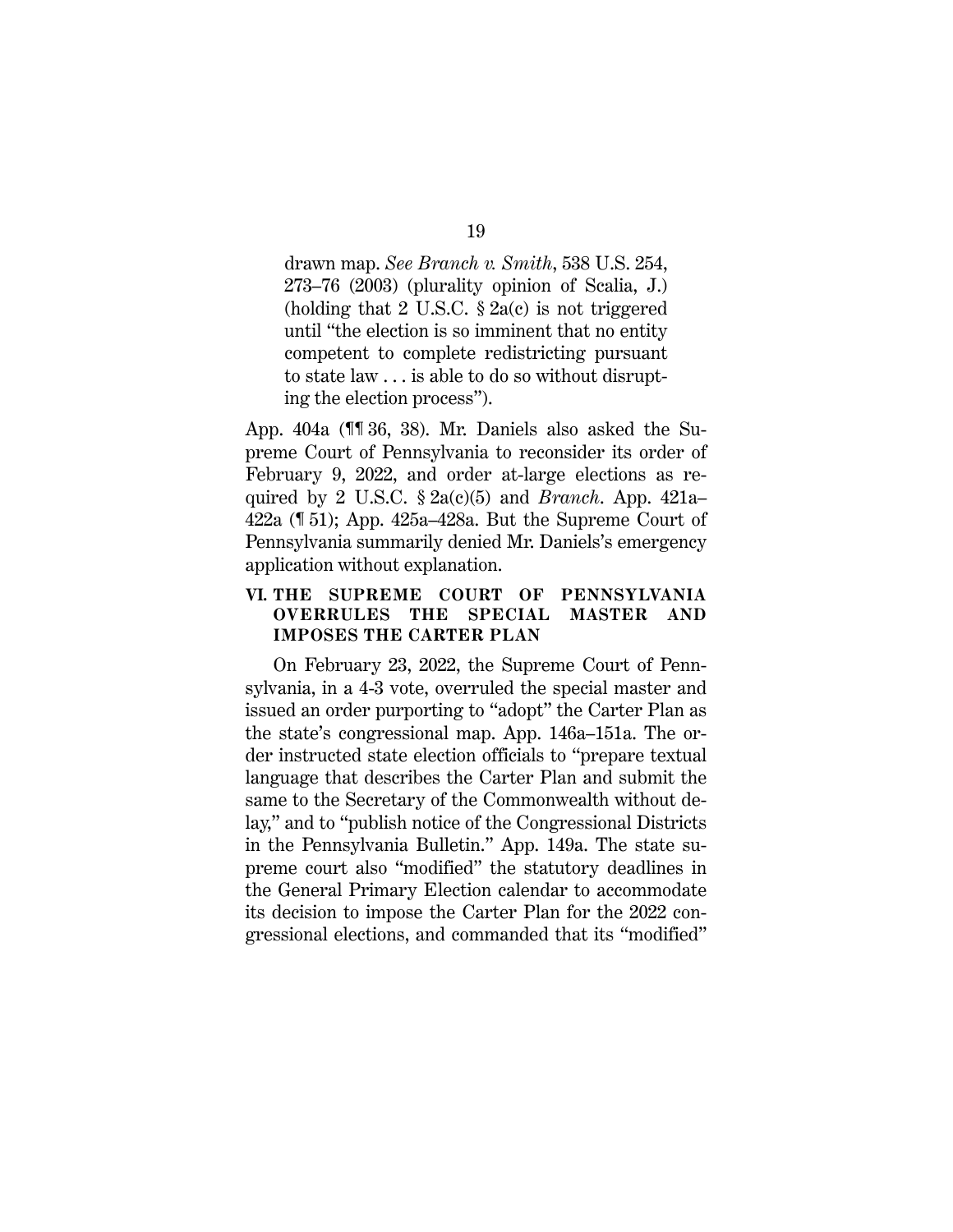schedule "shall be implemented by the Secretary of the Commonwealth and all election officers within the Commonwealth." App. 150. It also directed the Secretary of the Commonwealth to "notify this Court by 4:00 p.m. on February 25, 2022, should it foresee any technical issues." App. 151a.

The state supreme court's order of February 23, 2022, promised that opinions explaining the court's ruling would follow, and the court released those opinions on March 9, 2022. App. 1a–145a. The opinions never so much as mention the Elections Clause or 2 U.S.C.  $\S$  2a(c)(5), nor do they show any awareness that the Elections Clause requires "the Legislature" of Pennsylvania (or the U.S. Congress) to decide how Pennsylvania's congressional delegation will be elected. Instead, the opinions simply assume a judicial prerogative to draw or select a congressional map—a prerogative entirely unconstrained by the Elections Clause or congressional enactments, and a prerogative that amounts to a largely freewheeling choice among the competing redistricting plans submitted by the parties, the intervenors, and the amici.

The opinion of the court, for example, acknowledged that "there is no perfect redistricting plan" and that the task of choosing among competing congressional maps "is better suited to the Commonwealth's political branches, rather than the judiciary." App. 6a. But it nonetheless insisted that the court's "obligation" was to choose the one map that its members regard as "superior or comparable" to the other proposals, based on "traditional core redistricting criteria" and "subordinate his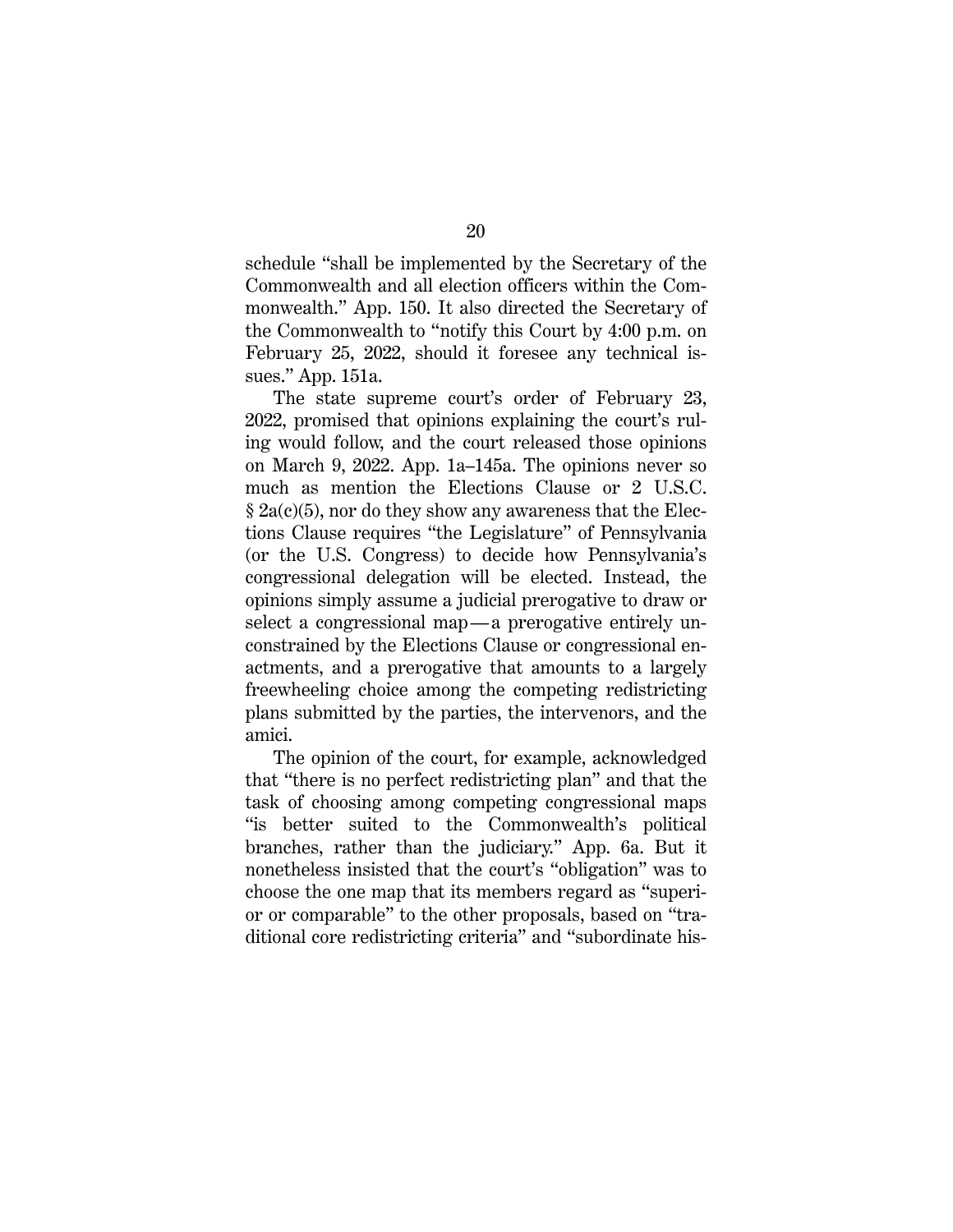torical redistricting considerations"—a decision that the Court recognized to be largely non-falsifiable. *See id.* ("As evidenced by the views expressed by our esteemed colleagues and the Special Master, reasonable minds can disagree in good faith as to which submitted plan best balances the requisite criteria and considerations."); App. 48a ("[S]everal of the maps submitted would be reasonable choices to be made by a legislature.").

\* \* \*

It is too late for this Court to vacate the imposition of the Carter Map for the 2022 election cycle. *See Moore*, 142 S. Ct. at 1089 (Kavanaugh, J., concurring in denial of application for stay) (citing *Purcell v. Gonzalez*, 549 U.S. 1 (2006)); *see also Republican National Committee v. Democratic National Committee*, 140 S. Ct. 1205, 1207 (2020). But the order adopting the Carter Map still violates the Elections Clause and 2 U.S.C. § 2a(c), and the Court should grant certiorari and vacate this unlawful redistricting plan before it is used for the next round of congressional elections. This petition also presents an ideal vehicle for the Court to announce the constraints that the Elections Clause and 2 U.S.C. § 2a(c) impose on judicial map-drawing—which is urgently needed as state judiciaries become ever more audacious in legislating redistricting plans from the bench.

### **REASONS FOR GRANTING THE PETITION**

The issues presented in this petition complement the recently filed petition in *Moore v. Harper*, No. 21-1271, and they are equally certworthy—if not more so. The petitioners in *Moore* are asking this Court to endorse a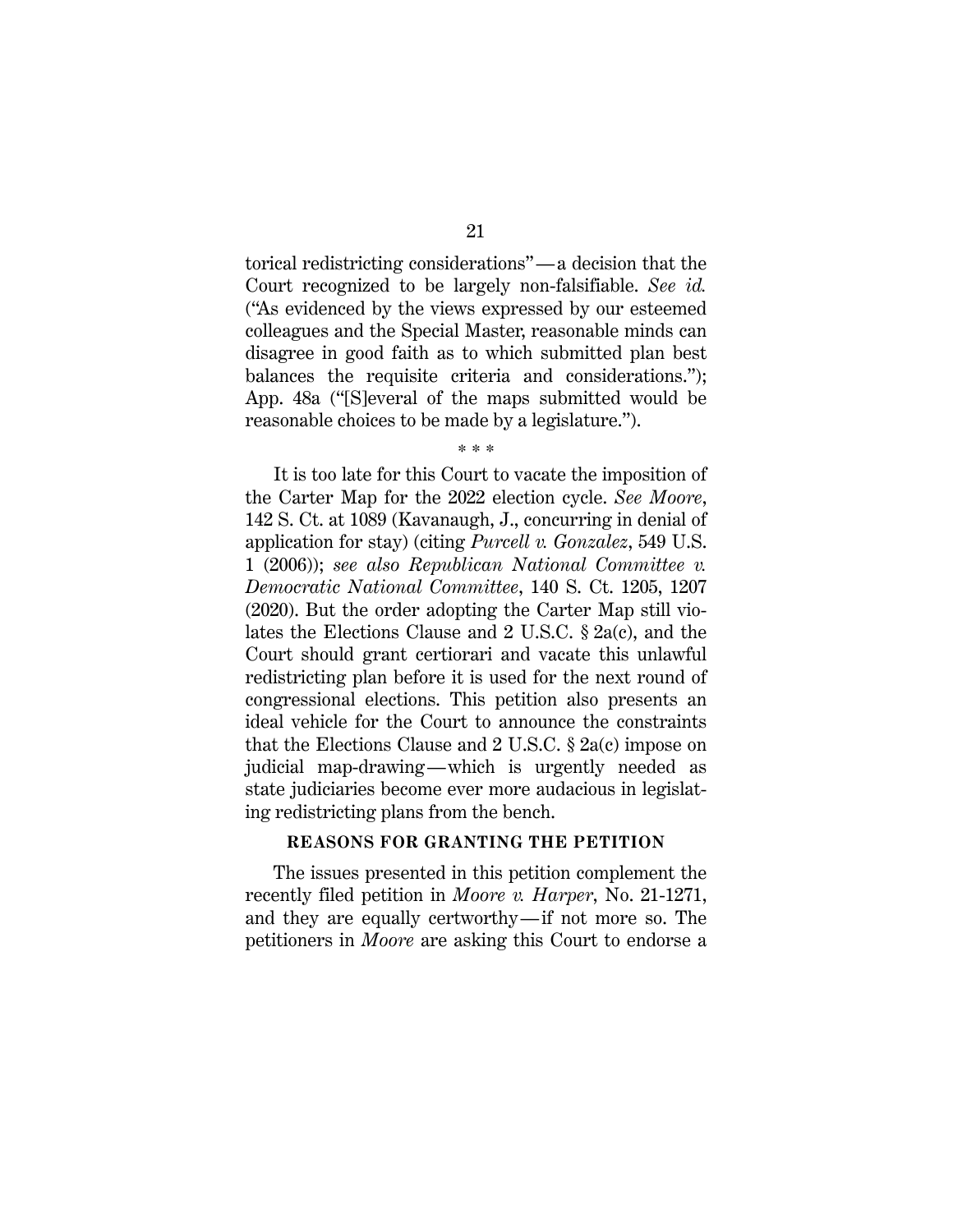version of the independent-state-legislature doctrine and hold that the Elections Clause limits the state judiciary's ability to review congressional maps adopted by the state legislature. *See* Pet. for Cert., *Moore v. Harper*, No. 21-1271. They also want this Court to put an end to partisan-gerrymandering claims that are rooted in "vague state constitutional provisions." Pet. for Cert., *Moore v. Harper*, No. 21-1271 at i; *id.* at 34 ("The Elections Clause does not give the state courts, or any other organ of state government, the power to second-guess the legislature's determinations.").

The arguments presented in this petition are more modest—and they do not implicate the independentstate-legislature doctrine because the Pennsylvania legislature failed to enact a new congressional map for its judiciary to review. Rather than disapproving a map enacted by the state legislature, the Supreme Court of Pennsylvania acted to fill a vacuum caused by the deadlock between the legislature and the governor. And the Elections Clause issues presented in this petition do not concern the state judiciary's *authority* to review the legislature's work product, but the extent to which the Elections Clause and 2 U.S.C. § 2a(c) constrain state judiciary's *remedial discretion* when imposing congressional maps in response to a legislative impasse or a constitutional violation.

These issues are implicated in the *Moore* petition as well, as the petitioners criticize the North Carolina judiciary for imposing a new congressional map after finding the legislatively adopted map unconstitutional. *See* Pet. for Cert., *Moore v. Harper*, No. 21-1271 at 37 ("[T]he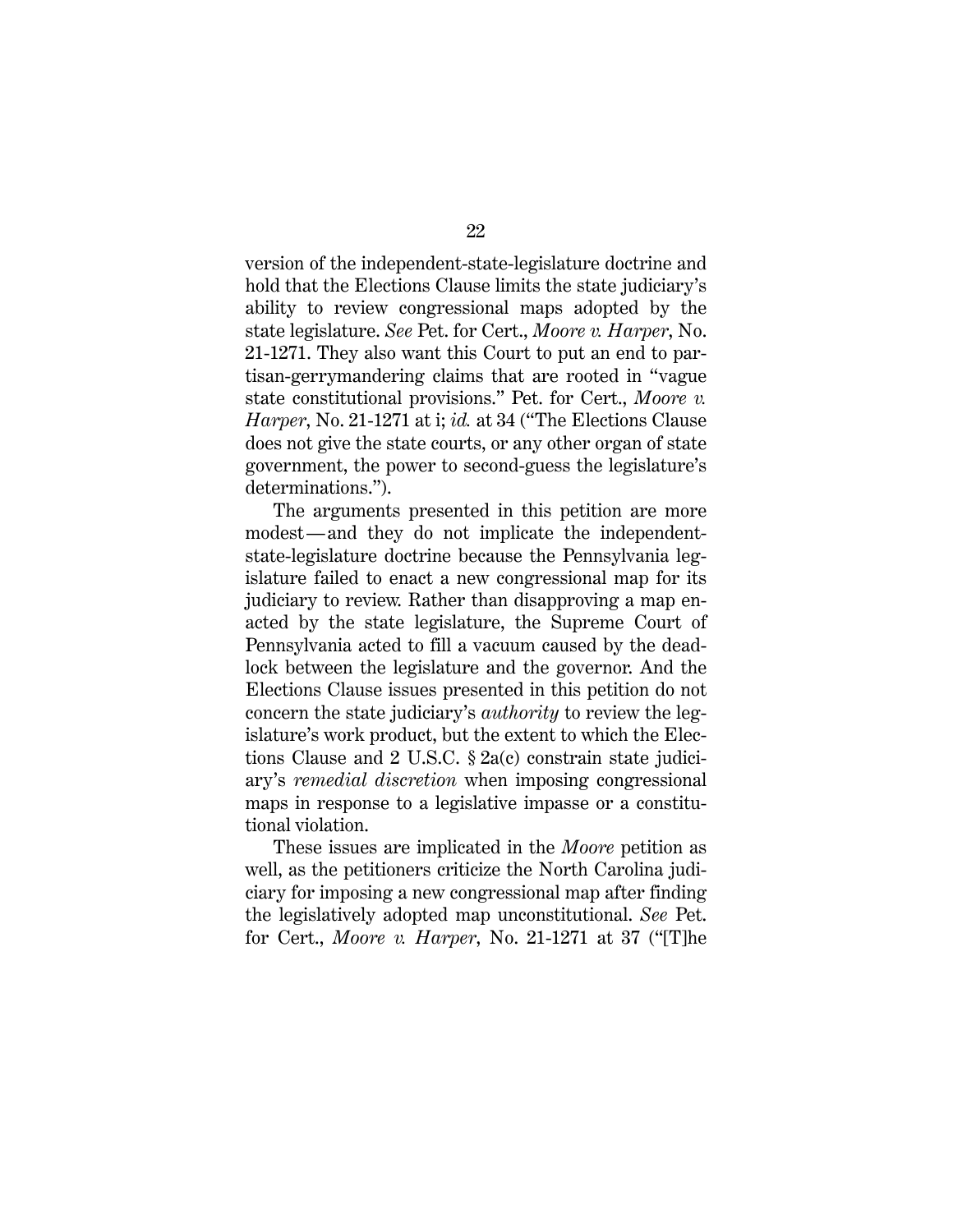state courts then compounded the constitutional error by creating, and imposing by fiat, a new congressional map."). But the *Moore* petitioners appear to be suggesting that the Elections Clause categorically prohibits the state judiciary from imposing a congressional map even in response to a legislative impasse or constitutional violation. Our position is more nuanced: The state judiciary *may* impose a congressional map in response to a legislative impasse or constitutional violation, but its remedial discretion is constrained by the Elections Clause and 2 U.S.C. § 2a(c). Both petitions should be granted, and the cases should be heard together on the same day.

**I. THE COURT SHOULD GRANT CERTIORARI TO REVIEW THE EXTENT TO WHICH THE ELECTIONS CLAUSE AND 2 U.S.C. § 2a(c) CONSTRAIN THE REMEDIAL DISCRETION OF THE STATE JUDICIARY WHEN IT IMPOSES CONGRESSIONAL MAPS IN RESPONSE TO A LEGISLATIVE IMPASSE OR CONSTITUTIONAL VIOLATION**

The judicial freewheeling displayed by the Supreme Court of Pennsylvania (and by the Supreme Court of North Carolina) reflects a failure to honor not only the Elections Clause but also 2 U.S.C. § 2a(c), a federal statute that spells out exactly what must happen when a legislature fails to enact a new (and lawful) congressional map in response to the decennial census:

Until a State is redistricted in the manner provided by the law thereof after any apportionment, the Representatives to which such State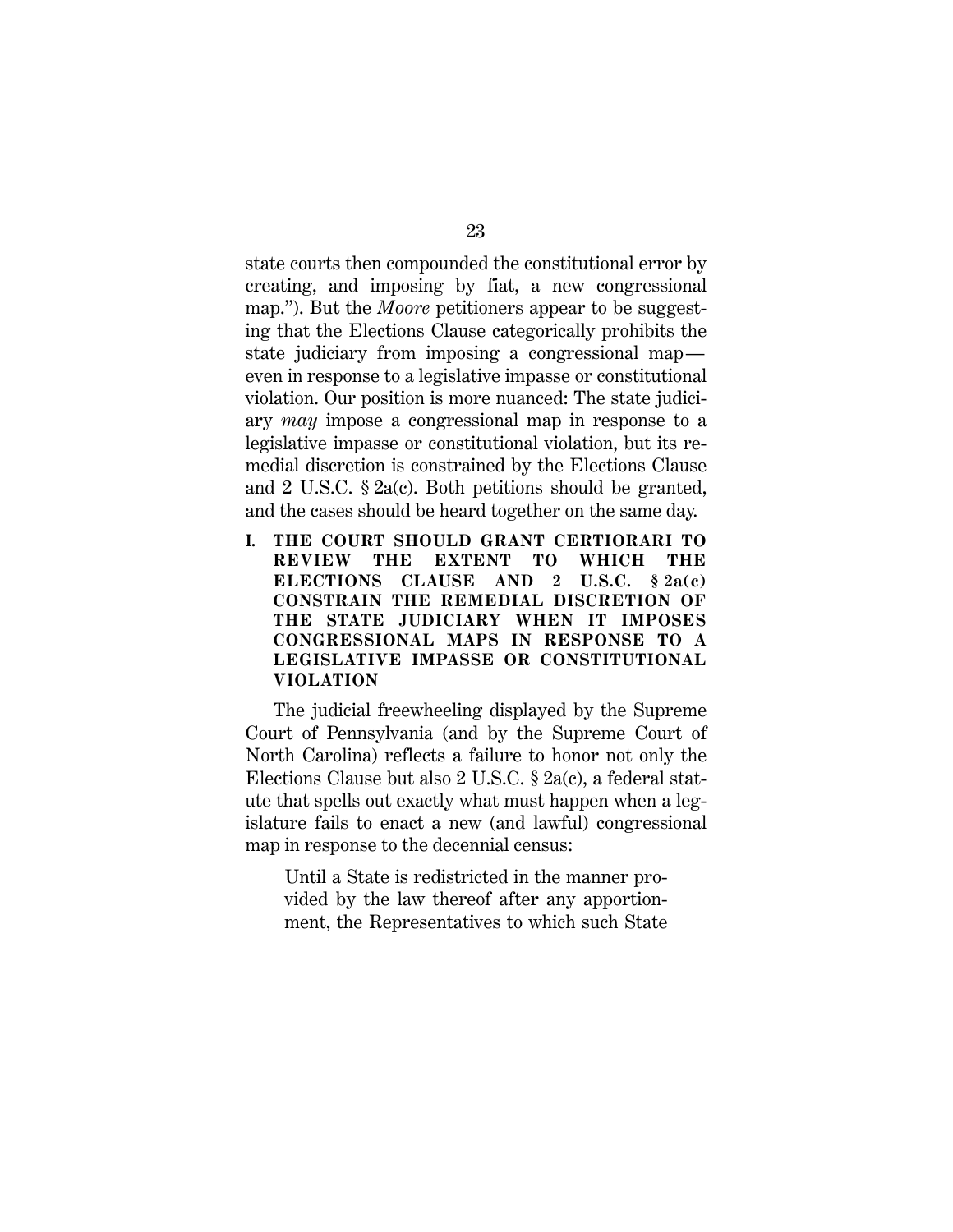is entitled under such apportionment shall be elected in the following manner:

(1) If there is no change in the number of Representatives, they shall be elected from the districts then prescribed by the law of such State, and if any of them are elected from the State at large they shall continue to be so elected;

(2) if there is an increase in the number of Representatives, such additional Representative or Representatives shall be elected from the State at large and the other Representatives from the districts then prescribed by the law of such State;

(3) if there is a decrease in the number of Representatives but the number of districts in such State is equal to such decreased number of Representatives, they shall be elected from the districts then prescribed by the law of such State;

(4) if there is a decrease in the number of Representatives but the number of districts in such State is less than such number of Representatives, the number of Representatives by which such number of districts is exceeded shall be elected from the State at large and the other Representatives from the districts then prescribed by the law of such State; or

(5) if there is a decrease in the number of Representatives and the number of districts in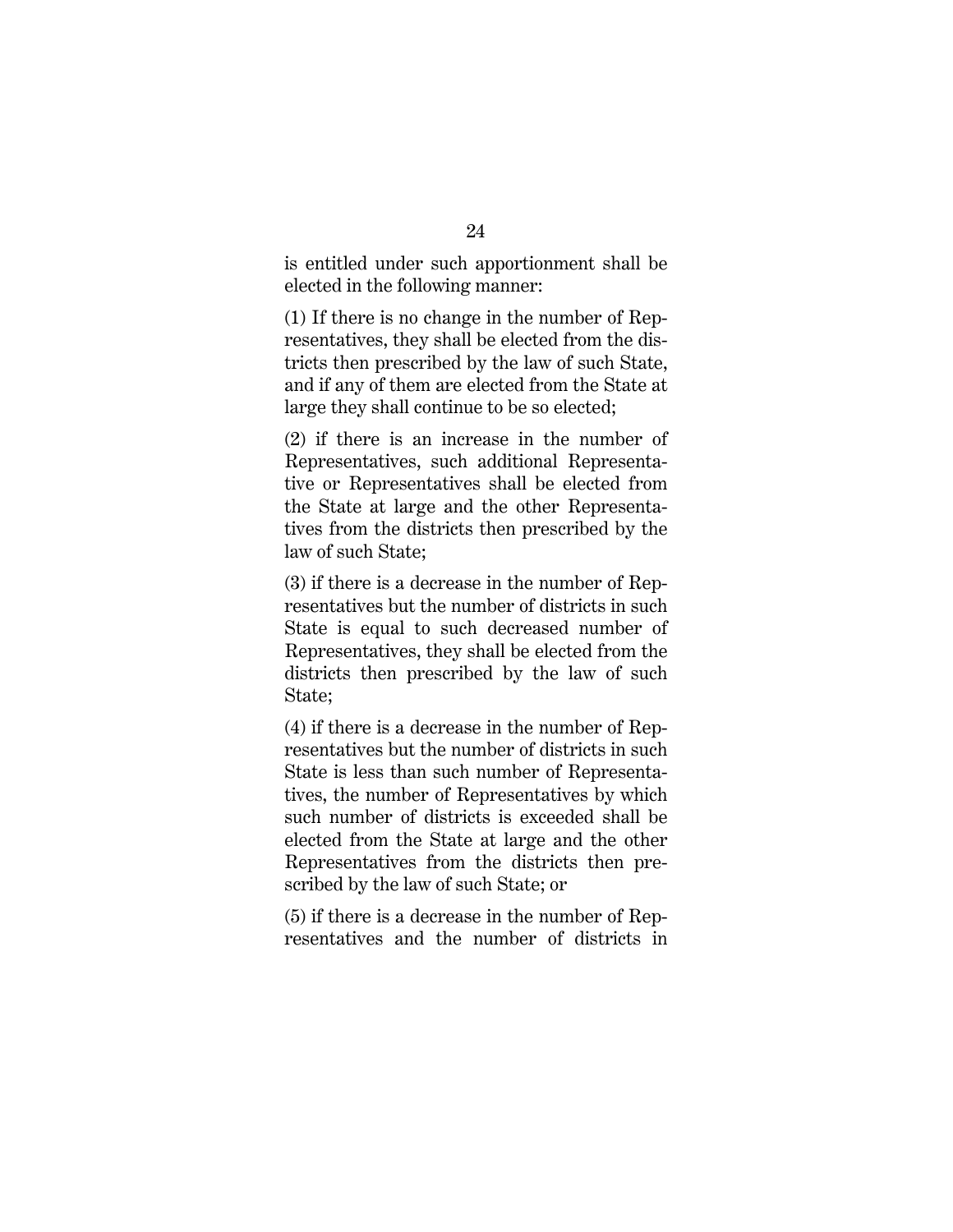such State exceeds such decreased number of Representatives, they shall be elected from the State at large.

2 U.S.C. § 2a(c). Section 2a(c) is an Act of Congress that regulates the "manner" of electing Representatives, and the states (and the judiciary) are constitutionally obligated to honor this statute under the Elections Clause. *See* U.S. Const. art. I, § 4, cl. 1 ("The Times, Places and Manner of holding Elections for Senators and Representatives, shall be prescribed in each State by the Legislature thereof; but the *Congress* may at any time by Law make or alter such Regulations" (emphasis added)).

Of course, section 2a(c) was enacted before *Wesberry v. Sanders*, 376 U.S. 1 (1964), which announced an equalpopulation rule for congressional districts. It was also enacted before Congress imposed a single-member district requirement in 2 U.S.C. § 2c. *See* 2 U.S.C. § 2c ("[T]here shall be established by law a number of districts equal to the number of Representatives to which such State is so entitled, and Representatives shall be elected only from districts so established, no district to elect more than one Representative"). So the provisions of section 2a(c)—which are triggered as soon as an "apportionment" occurs, and which last "until" the state is "redistricted in the manner provided by the law thereof "—will often generate maps that are malapportioned or that violate the single-member districting requirement of section 2c. In these situations, the state judiciary may prevent the violations of the Constitution (or the violations of section 2c) that would result from implementing the fallback regime prescribed by section 2a(c). It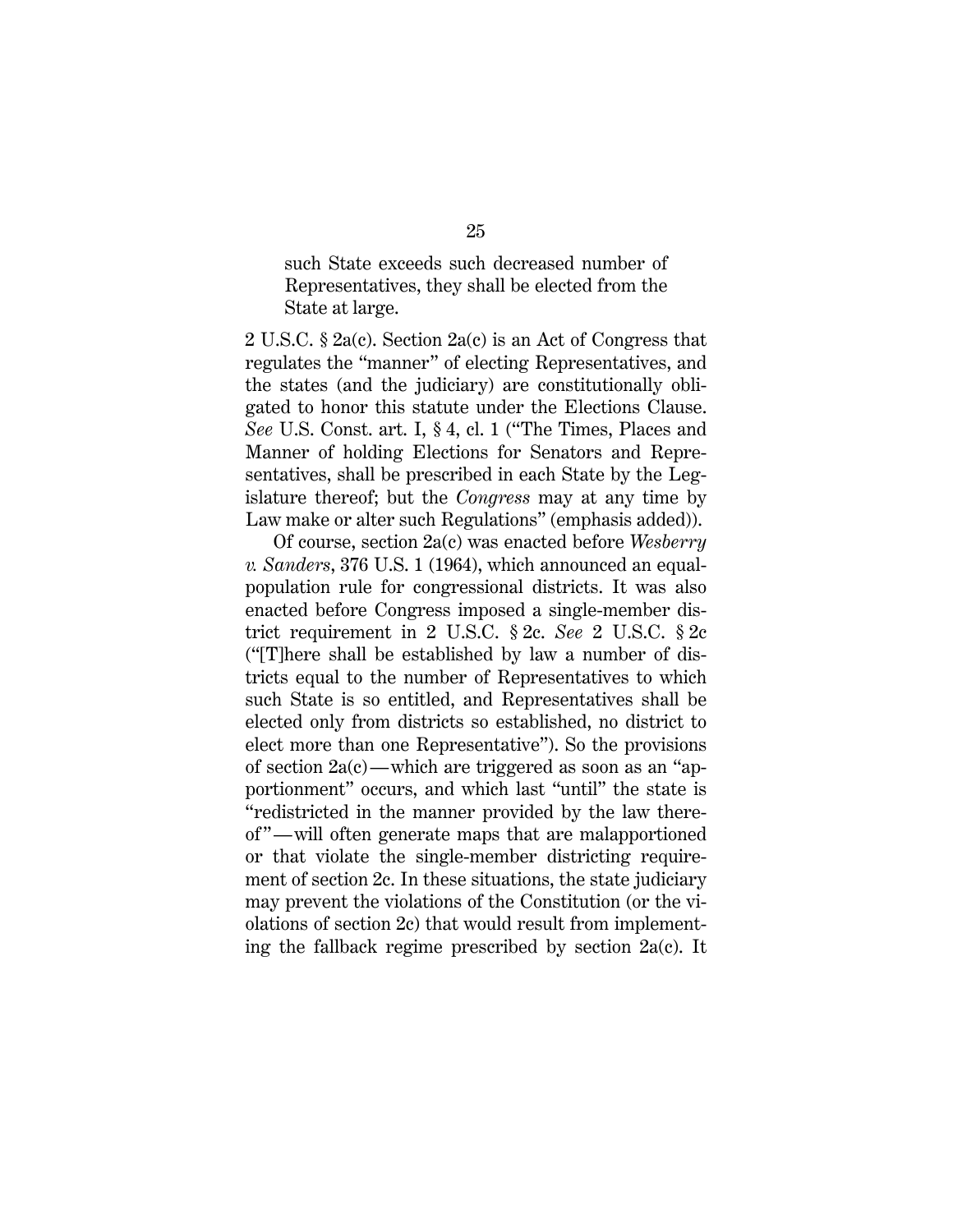does *not* violate the Elections Clause for a court to redraw an unconstitutional map required by section 2a(c) if the state legislature is unwilling or unable to do so; to deny this would put the Elections Clause at war with the rest of the Constitution. And it does *not* violate the Elections Clause for the state judiciary to enforce section 2c, as the Elections Clause specifically allows Congress to "make or alter" regulations governing the manner of electing Representatives, and the Elections Clause requires the states to comply with those congressional enactments.

But the state judiciary's map-drawing authority in these situations comes from the fact that it is attempting to remedy or prevent a violation of the Constitution (or a violation of section 2c) that would occur if it implemented the congressionally mandated redistricting plan described in section 2a(c). And the judiciary's remedial discretion in these situations is limited by Elections Clause, which requires the states to hew as closely as possible to the congressionally required plans in section 2a(c) even as the state courts devise a remedy that will avoid violations of *Wesberry* or section 2c.

The following chart illustrates the state judiciary's remedial authority when the legislature reaches an impasse after the decennial census: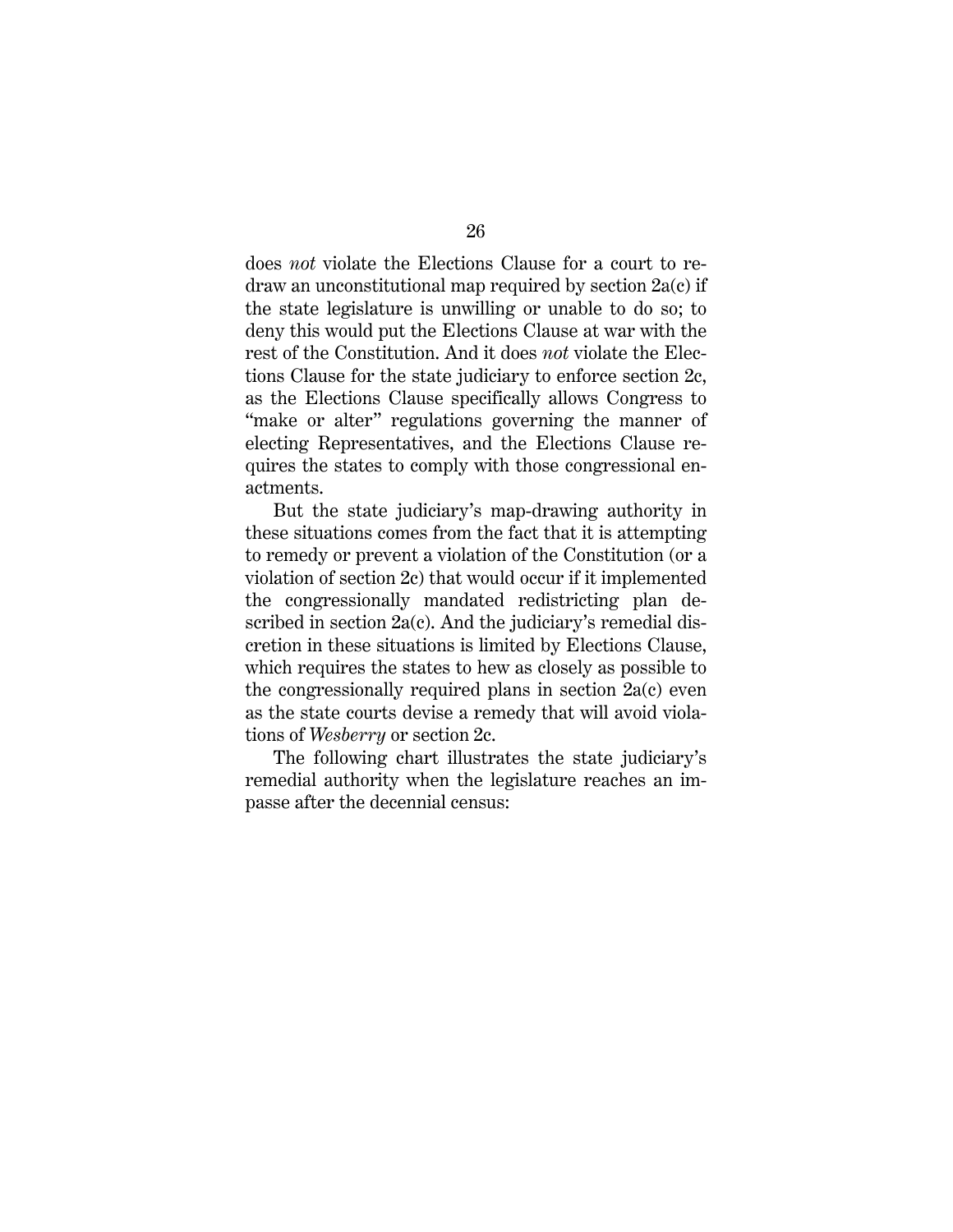|                                                                  | <b>State Gains</b><br>$S$ eat $(s)$                                                                                                    | No change                                                                                                                              | <b>State Loses</b><br>$S$ eat $(s)$                                                                                                                                                                                                                                                                                |
|------------------------------------------------------------------|----------------------------------------------------------------------------------------------------------------------------------------|----------------------------------------------------------------------------------------------------------------------------------------|--------------------------------------------------------------------------------------------------------------------------------------------------------------------------------------------------------------------------------------------------------------------------------------------------------------------|
| Requirement<br>of 2 U.S.C.<br>§ 2a(c) if an<br>impasse<br>occurs | Use old map; elect<br>new representa-<br>tives at large. See<br>2 U.S.C.<br>§ 2a(c)(1).                                                | Use old map. See<br>2 U.S.C.<br>§ 2a(c)(2).                                                                                            | Elect all<br>representatives<br>at large. See<br>2 U.S.C.<br>§ 2a(c)(5).                                                                                                                                                                                                                                           |
| Legality?                                                        | Unconstitutional<br>under Wesberry.                                                                                                    | Unconstitutional<br>under Wesberry.                                                                                                    | <b>Violates</b><br>2 U.S.C. § 2c.                                                                                                                                                                                                                                                                                  |
| May state<br>judiciary<br>remedy the<br>violation?               | Yes.<br>See Growe v.<br>Emison, 507 U.S.<br>25 (1993).                                                                                 | Yes.<br>See Growe v.<br><i>Emison</i> , 507 U.S.<br>25 (1993).                                                                         | Yes, but only if<br>there is time to<br>impose a new<br>map "without<br>disrupting the<br>election pro-<br>cess." Branch v.<br>Smith, 538 U.S.<br>254, 274-75<br>$(2003)$ (plurality<br>op. of Scalia, J.)                                                                                                         |
| How should<br>state<br>judiciary<br>remedy the<br>violation?     | Fix<br>malapportionment<br>problem, while<br>deviating as little<br>as possible from<br>the previous<br>legislatively-<br>approved map | Fix<br>malapportionment<br>problem, while<br>deviating as little<br>as possible from<br>the previous<br>legislatively-<br>approved map | Impose a new<br>map, while<br>following the<br>"policies and<br>preferences of<br>the State, as<br>expressed in<br>statutory and<br>constitutional<br>provisions or in<br>the<br>reapportionment<br>plans proposed<br>by the state<br>legislature."<br>Branch, 538 U.S.<br>at 274 (plurality<br>op. of Scalia, J.) |

27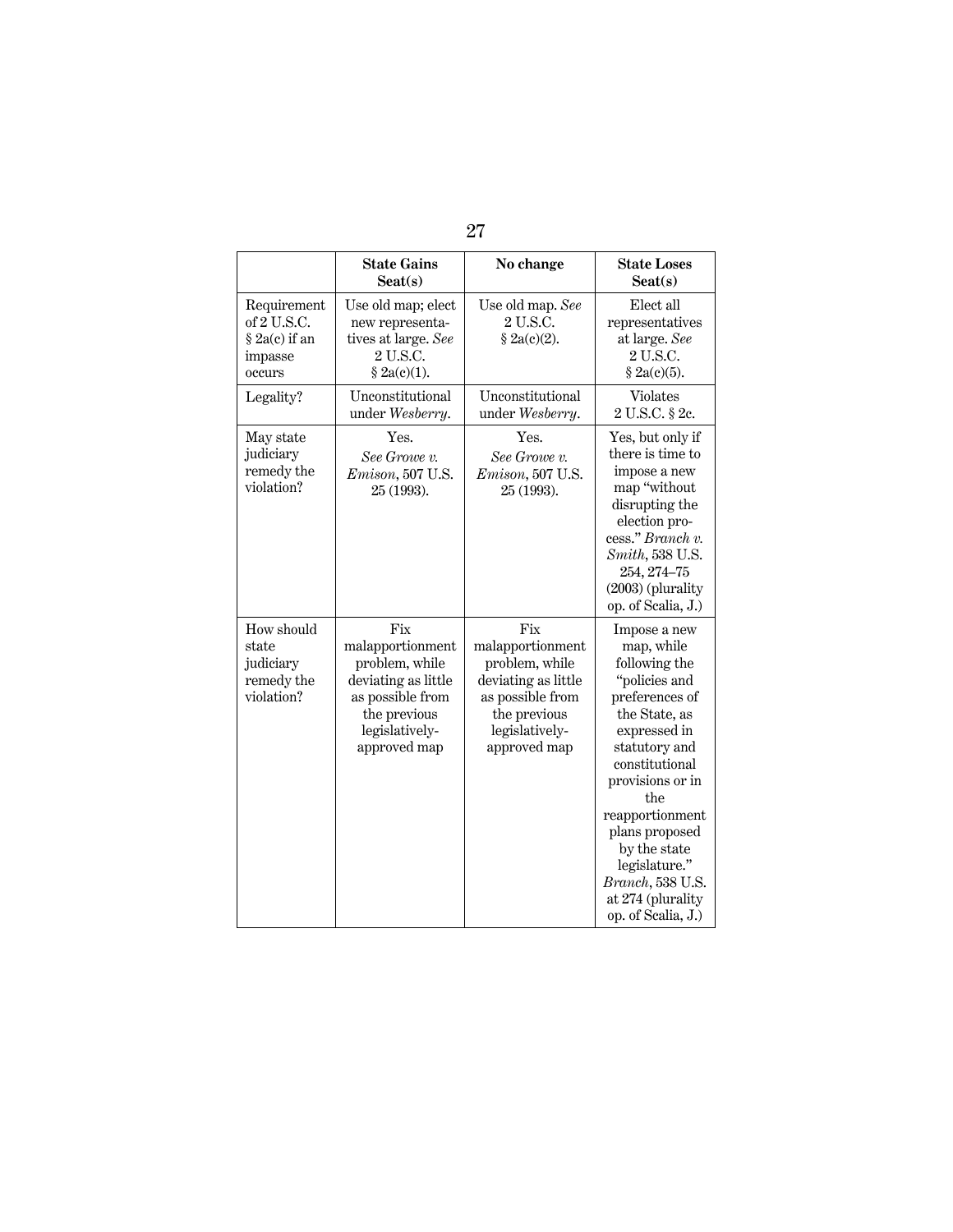As can be seen from the chart, the first question to ask in a congressional redistricting impasse is what section 2a(c) requires, because section 2a(c) governs when a state has failed to redistrict "in the manner provided by the law thereof." 2 U.S.C.  $\S$  2a(c). When a state gains seats or stands pat, the map required by section 2a(c) will almost always result in a *Wesberry v. Sanders* violation—except in the borderline-miraculous scenario in which each of the state's previous congressional districts has precisely the same population after 10 years of comings and goings. And the state judiciary may draw a new map to remedy this constitutional violation if the legislature is unable or willing to do so. *See Growe v. Emison*, 507 U.S. 25 (1993). But the state judiciary cannot impose whatever it map it wants; it must honor the Elections Clause by hewing as closely as possible to the previous map adopted by the state legislature and required by 2 U.S.C. § 2a(c). That map carries the imprimatur of both the state legislature and Congress, and the Elections Clause requires a court to preserve the enactments of those institutions to the maximum possible extent even when those enactments favor a map that falls short of *Wesberry*'s equal-population rule.

Pennsylvania, by contrast, lost a seat in the reapportionment, so section  $2a(c)(5)$  requires at-large elections unless and until the state is redistricted "in the manner provided by the law thereof." 2 U.S.C. § 2a(c). At-large elections do not violate *Wesberry v. Sanders*, but they may (in some situations) violate 2 U.S.C. § 2c, which requires states to "establish[] by law a number of districts equal to the number of Representatives to which such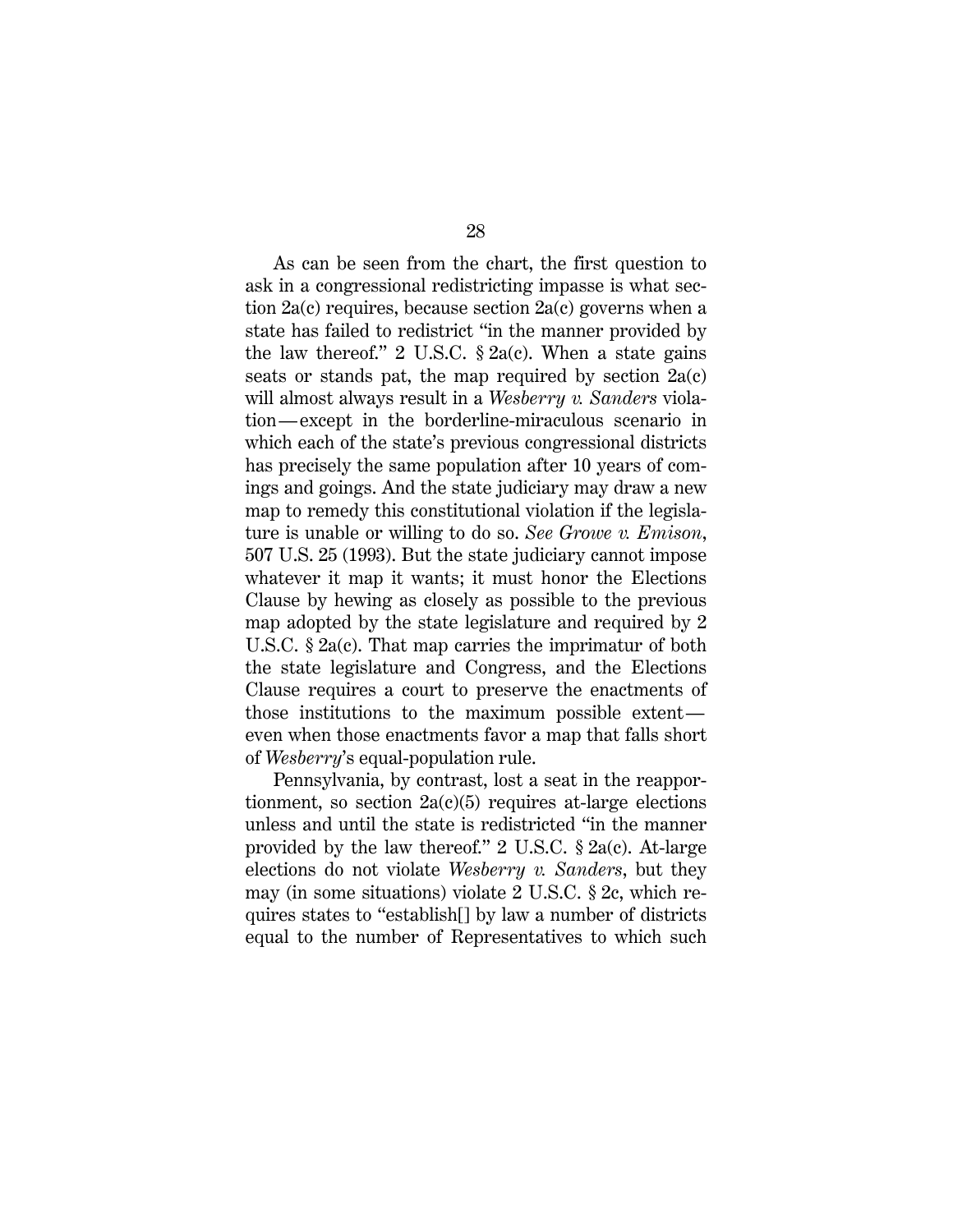State is so entitled, and Representatives shall be elected only from districts so established, no district to elect more than one Representative." 2 U.S.C. § 2c. *Branch v. Smith*, 538 U.S. 254 (2003), explains how sections 2c and 2a(c) interact. *See id.* at 266–72; *id.* at 273–75 (plurality opinion of Scalia, J.). According to *Branch*, a court may enforce section 2c and impose a court-drawn map to stave off at-large elections that would otherwise occur under section 2a(c)(5)—but *only* when the courtimposed redistricting plan will not "disrupt[] the election process." *Id.* at 275 (plurality opinion of Scalia, J.).<sup>11</sup> And when a court imposes a map under section 2c, it "must follow the 'policies and preferences of the State, as expressed in statutory and constitutional provisions or in the reapportionment plans proposed by the state legislature,' except, of course, when 'adherence to state policy . . . detract[s] from the requirements of the Federal Constitution.'" *Id.* at 274–75 (plurality opinion of Scalia, J.) (quoting *White v. Weiser*, 412 U.S. 783, 795 (1973)). None of this violates the Elections Clause, because there is no Elections Clause obstacle to enforcing a congressional

<sup>11.</sup> A plurality of four justices held that courts may enforce section 2c to prevent at-large elections under section 2a(c) only in this situation, *see Branch*, 538 U.S. at 273–75 (plurality opinion of Scalia, J.), while two additional justices opined that courts may *never* enforce section 2c to prevent at-large elections when the legislature has failed to enact a new redistricting plan, *see Branch*, 538 U.S. at 298–304 (O'Connor, J., concurring in part and dissenting in part). A majority of the *Branch* court rejected the notion that section 2c repeals section 2a(c) by implication. *See id.* at 273 (plurality opinion of Scalia, J.); *id.* at 292–98 (O'Connor, J., concurring in part and dissenting in part).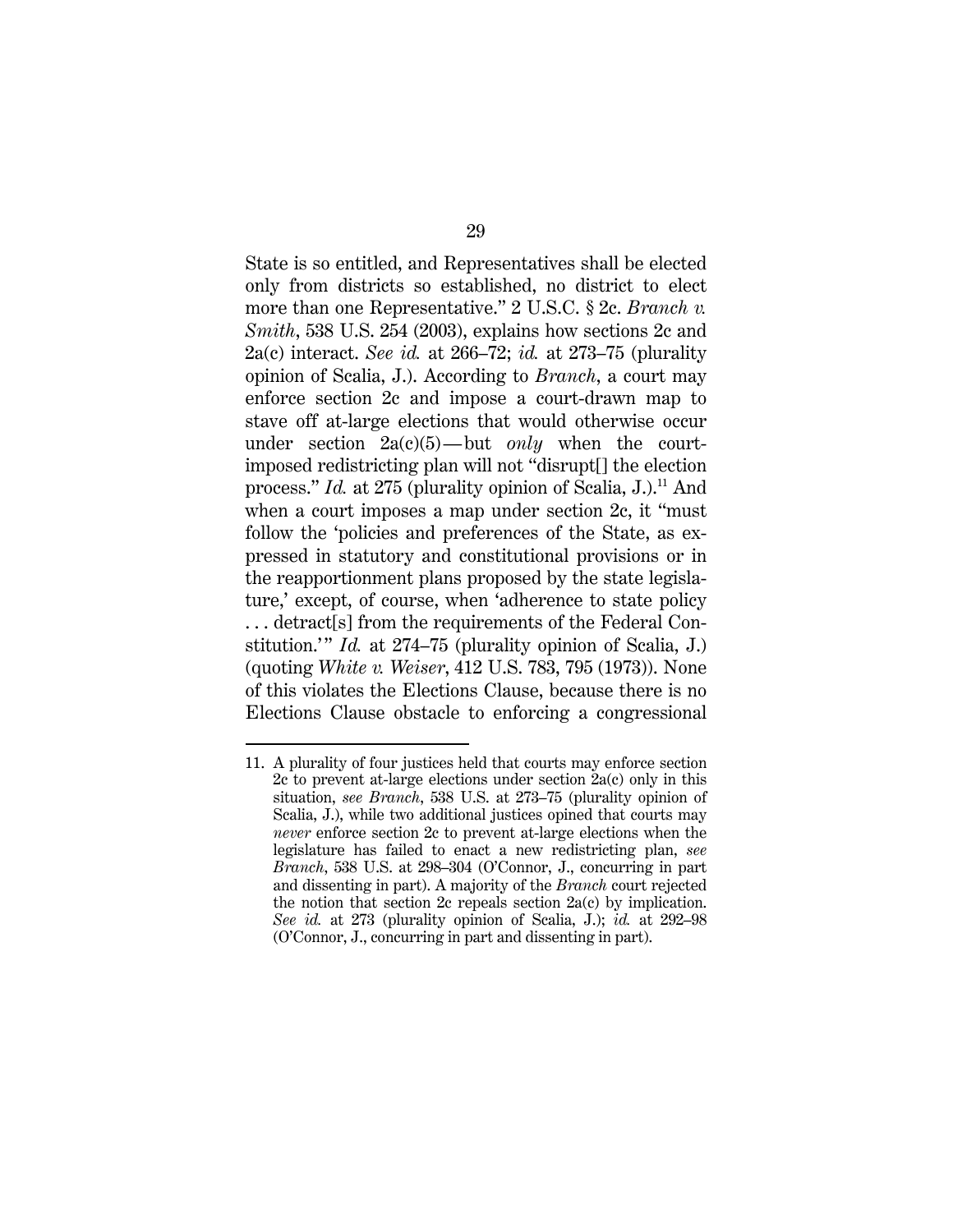enactment as interpreted by this Court. *See* U.S. Const. art. I, § 4, cl. 1 (authorizing "Congress" to regulate the "Manner" of electing representatives).

So the problem is *not* that the Supreme Court of Pennsylvania chose to impose a congressional map in response to a legislative impasse. *Branch* allows the state judiciary—in certain circumstances—to draw a congressional map to prevent violations of section 2c's single-member districting requirement. *See Branch*, 538 U.S. at 266–72; *id.* at 273–75 (plurality opinion of Scalia, J.). The problem is that the Supreme Court of Pennsylvania's actions were not authorized by *Branch*'s interpretation of section 2c—and that means they were not authorized by the Elections Clause either.

First. *Branch* allows a state court to impose singlemember districts under section 2c *only* when it can do so "without disrupting the election process." *Id.* at 275 (plurality opinion of Scalia, J.). Yet the Supreme Court of Pennsylvania disrupted the election process (and violated the Elections Clause) by: (1) suspending the General Primary Calendar in its order of February 9, 2022;<sup>12</sup> and (2) modifying the General Primary Calendar in its order of February 23, 2022.13 Once the Supreme Court of Pennsylvania recognized that these disruptions to the General Primary Calendar would be necessary, it was required to implement at-large elections under section  $2a(c)(5)$  rather than impose a court-selected map under section 2c. *See id.* at 275 (plurality opinion of Scalia, J.) ("How long

<sup>12.</sup> App. 154a.

<sup>13.</sup> App. 149a–151a.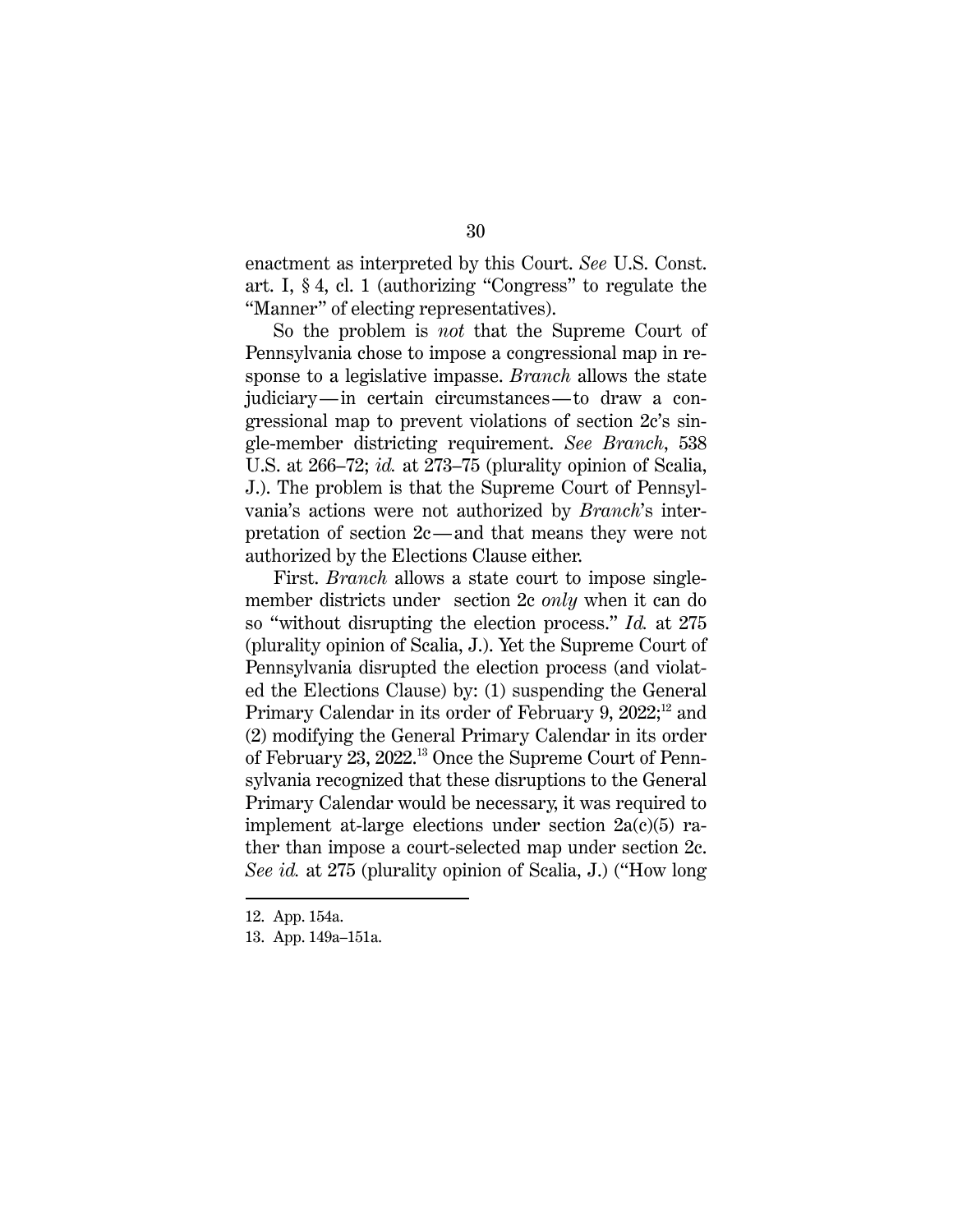is a court to await that redistricting before determining that  $\S 2a(c)$  governs a forthcoming election? Until, we think, the election is so imminent that no entity competent to complete redistricting pursuant to state law (including the mandate of  $\S 2c$  is able to do so without disrupting the election process."). Section 2c does not authorize the state judiciary to violate the Elections Clause by unilaterally "suspending" or "modifying" electionrelated timetables or deadlines that "the Legislature" has adopted by statutory enactment. And when it is no longer possible to impose a court-selected map without altering the statutory calendar, the judiciary must enforce section  $2a(c)(5)$  rather than section 2c and order atlarge elections.

Second. *Branch* holds that a court-imposed map under 2 U.S.C. § 2c "must follow the 'policies and preferences of the State, as expressed in statutory and constitutional provisions or in the reapportionment plans proposed by the state legislature,' except, of course, when 'adherence to state policy . . . detract[s] from the requirements of the Federal Constitution.'" *Branch*, 538 U.S. at 274–75 (plurality opinion of Scalia, J.) (quoting *White v. Weiser,* 412 U.S. 783, 795 (1973)). The Supreme Court of Pennsylvania disregarded this instruction when it rejected the HB 2146 map that had been "'proposed by the state legislature,'" *id.* at 274, and instead adopted the "Carter Plan" that had been proposed by a Stanford professor retained by the Elias Law Group. The state supreme court did not reject HB 2146 because of federal constitutional issues, and it did not attempt to connect its court-selected plan to the maps that had been previously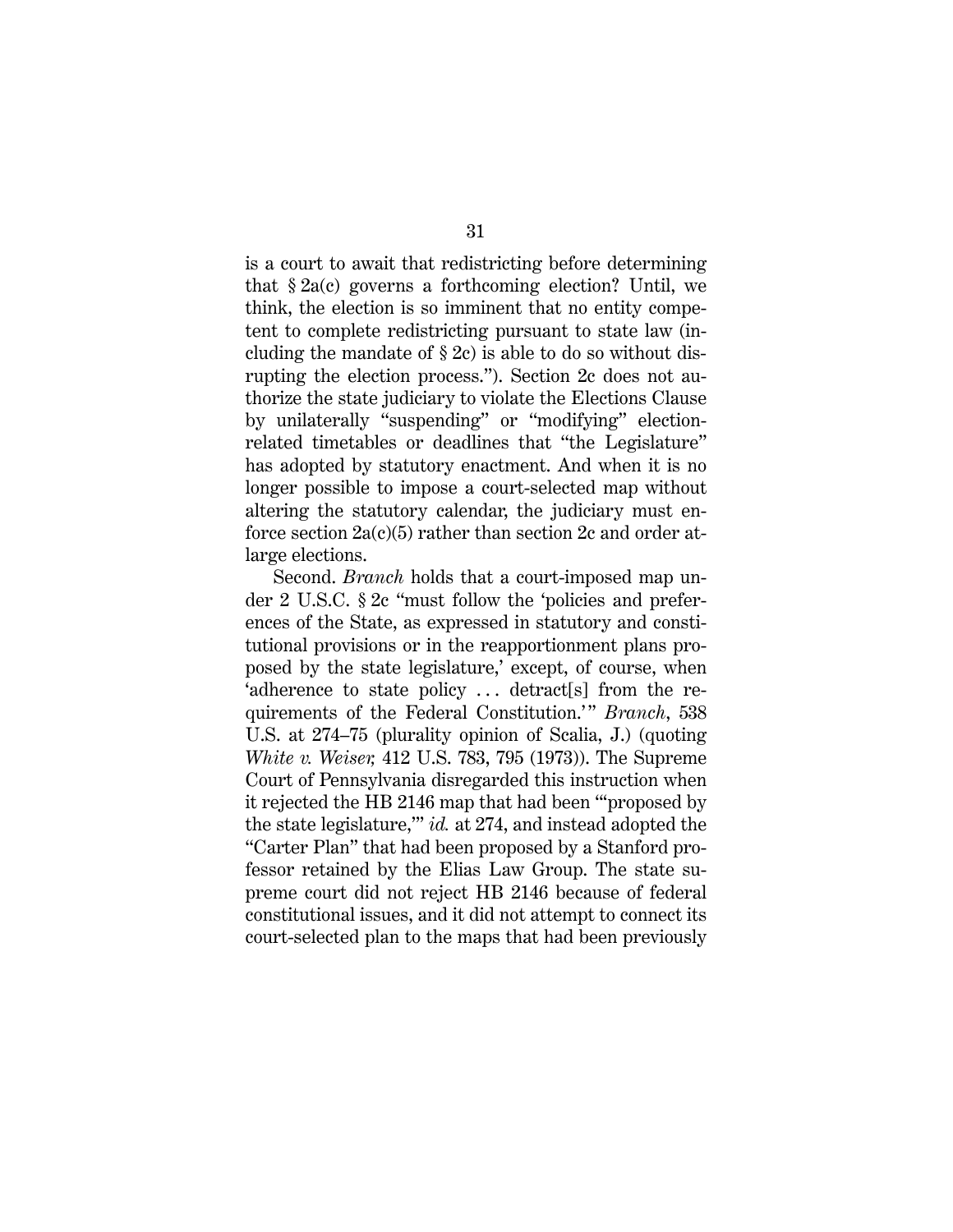adopted or proposed by the state legislature. It simply decided to impose the map that it thought best, in the apparent belief that the legislative impasse somehow transferred the state legislature's map-drawing prerogatives under the Elections Clause to the judiciary.

\* \* \*

For all these reasons, the state supreme court's order imposing the Carter Map violates the Elections Clause. It does *not* violate the Elections Clause because the map was selected by the judiciary rather than "the Legislature." Rather, the state supreme court's order violates the Elections Clause because it cannot be tied to the requirements of a federal statute such as  $2 \text{ U.S.C. } § 2c$  which the state courts are obligated to implement under the commands of the Elections Clause. *See* U.S. Const. art. I, § 4, cl. 1 (authorizing "Congress" to "make" or "alter" the "Regulations" for electing representatives). The Supreme Court of Pennsylvania was asserting an inherent or residual power to select its own congressional map in response to a legislative impasse—and to suspend and modify the General Primary Calendar in whatever manner it sees fit. No such power can exist as long as the Elections Clause remains in the Constitution.

The Supreme Court of Pennsylvania's unconstitutional posture is reflected in the following sentence from the opinion below:

[W]hile the primary responsibility for apportioning congressional districts rests with the General Assembly, it becomes the judiciary's task to determine the appropriate redistricting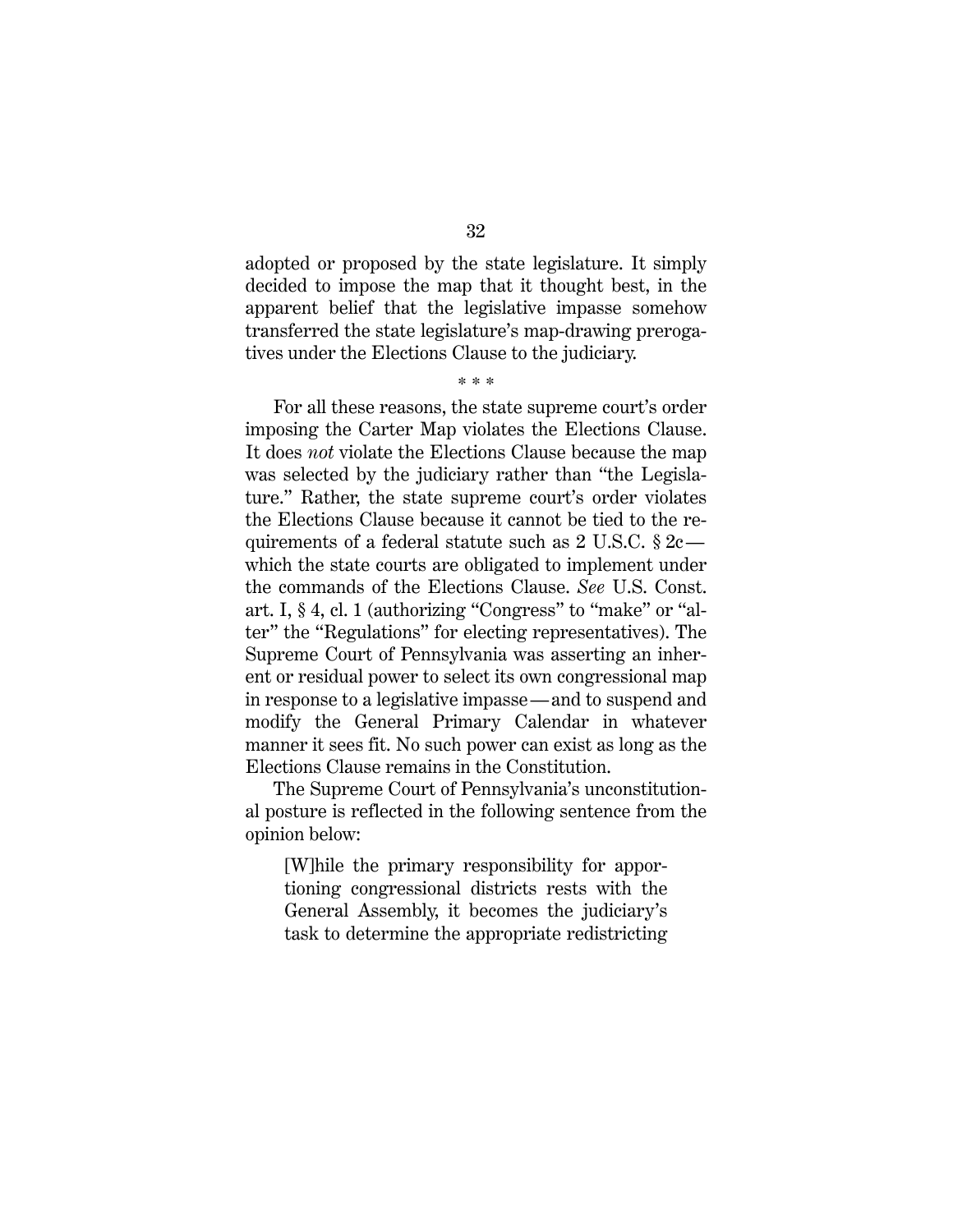plan when the Legislature is unable or chooses not to act.

App. 20a. That statement is untrue. When the Pennsylvania legislature fails to enact a congressional redistricting plan, the remedy is set forth in 2 U.S.C.  $\S 2a(c)$ —and the state judiciary must look first to that statute in determining what should happen in response to a legislative impasse. Of course, the judiciary will often have a role to play in preventing or remedying violations of *Wesberry v. Sanders* or violations of section 2c that would result from implementing the maps described in section 2a(c). But that authority rests *solely* on the judiciary's prerogative to prevent or remedy violations of the Constitution or federal law.14 There is *no* freestanding authority for a state court to impose a congressional map in the event of a legislative impasse—and any claim to such authority is a flagrant violation of the Elections Clause. A court may not impose a congressional map unless it is: (1) Acting to remedy a constitutional or legal violation in an extant congressional map adopted by the state legislature or described in section 2a(c); or (2) Acting pursuant to map-drawing authority that has been delegated by "the Legislature" or Congress. The Court

<sup>14.</sup> There may also be states in which "the Legislature" has chosen to delegate its map-drawing authority to other institutions (which may include the judiciary) in the event of a legislative impasse. *Cf. Arizona State Legislature v. Arizona Independent Redistricting Commission*, 576 U.S. 787 (2015) (recognizing that "the Legislature" may delegate its map-drawing authority to other institutions).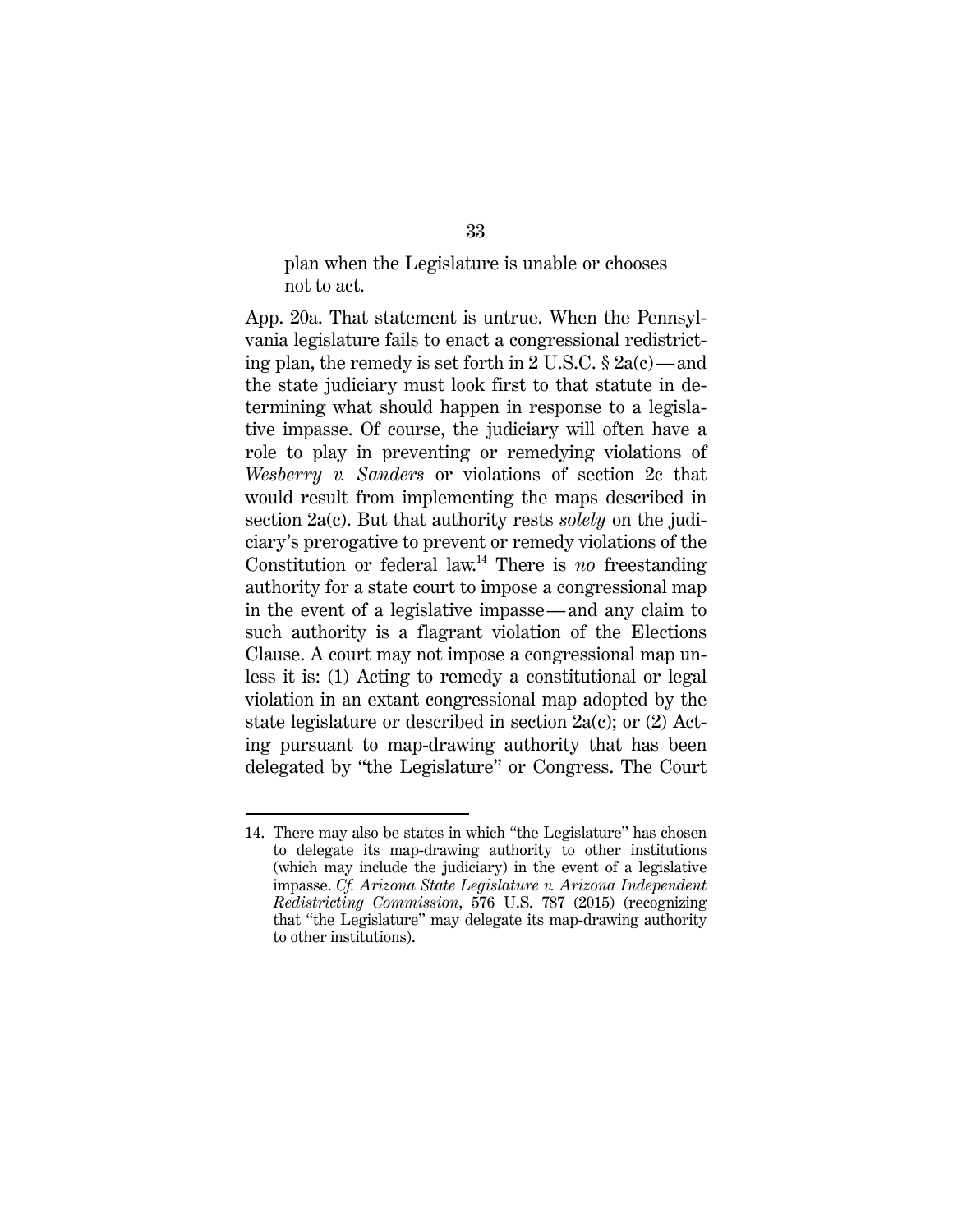should grant certiorari and affirm these Election Clause limitations on the judiciary's map-drawing powers.

#### **II. AT THE VERY LEAST, THE COURT SHOULD HOLD THIS PETITION FOR MOORE V. HARPER**

If the Court is uninterested or unwilling to grant certiorari on whether the Elections Clause limits the remedial map-drawing powers of the state judiciary, it should at least hold this petition if it grants certiorari in *Moore* and GVR if it rules in favor of the petitioners in that case. A ruling that disapproves the North Carolina judiciary's decision to replace the congressional map adopted by the state legislature will necessarily undercut the Supreme Court of Pennsylvania's decision to impose the Carter Map by judicial decree, and the Court should instruct the Supreme Court of Pennsylvania to reconsider its actions in light of this Court's eventual Elections Clause pronouncement.

\* \* \*

For too long, state judiciaries have ignored the Elections Clause and refuse acknowledge the limits that it imposes on their congressional map-drawing powers. Worse, they have acted as though a legislative impasse or a constitutional violation allows them to impose whatever congressional map they want, without any need to derive their map-selection powers from a legislative enactment or federal constitutional provision. It is long past time for this Court to rein in these lawless and unconstitutional practices.